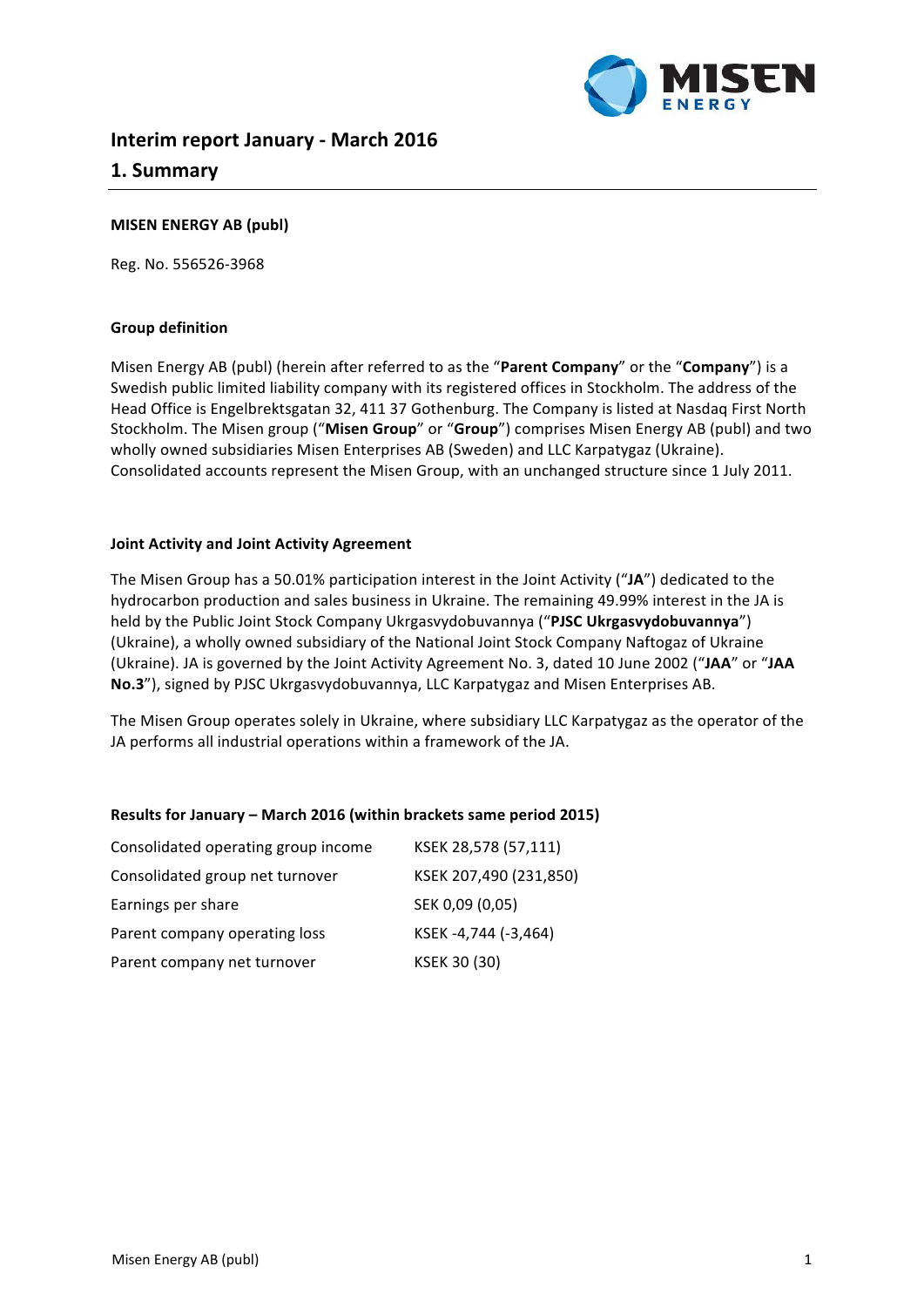### **Gas balance situation**

The Misen Group led JA was operating without issues in regards to the gas balancing process during the Q1 2016. All of the natural gas produced in January through March 2016 has been sold and inventories of unsold produce as of the end of March 2016 constituted a zero balance.

Management understands that the gas balancing process in Ukraine is based on monthly cycles of revisions and revaluations; hence, an uncertainty remains as to the stability and continuity of it. By assessing the fact that the JA had no issues with the gas balance for more than a vear and a half. including Q1 2016, the management concludes that formally the JA has been included into the gas balance during three months of 2016 and there are no signs for this pattern to change for the upcoming period.

### **Group financial situation and going concern**

In July 2015, the JA breached its obligation to pay off KUSD 2,240 (KSEK 18,858) of a total of KUSD 12,250 (KSEK 103,128) to Sberbank Russia. In August 2015, the JA breached its obligation to pay off the remaining debt KUSD 10,010 (KSEK 84,270) of a total of KUSD 12,250 (KSEK 103,128). In connection with this, the JA reached an agreement with Sberbank Russia to restructure the debt with new repayment terms. However, the restructuring agreement had not been signed at the end of March 2016 due to agreement not having been achieved between the JA participants. Sberbank Russia therefore has legal grounds to impose punitive interest on the JA amounting to KUAH 34,365 (KSEK 11,221) in Q1 2016. This punitive interest is recognized in the Misen Group's financial statements under financial expenses in an amount of KSEK 5,611.

At present, the parties in the JA have approved the terms for restructuring and a signing of the agreements is expected shortly.

In August 2015, besides restructuring agreement negotiations with Sberbak Russia, Sberbank leasing filed suit against the JA for violation of a leaseback agreement. According to the suit, the JA has not delivered equipment in time based on the agreement and Sberbank Leasing therefore has legal grounds to sue the JA for breach of contract. However, the JA considers that the unrealized delivery of equipment has legal grounds as Sberbank Leasing did not fulfil its obligations under the contract (full payment of the value of the equipment) at the time the agreement began to apply.

Based on experience in similar cases, the JA's management expects an outcome of this suit in the JA's favour, which is why no provisions have been made for expenses in the financial statements in this case. Please also refer to chapter Essential events after the end of Q1 2016.

Based on the facts described above and the fact that the JA has a stable production and positive cash flow, the Board and management believe that the JA has enough liquidity to cover its outstanding commitments to its creditors. The Board and management will monitor the situation and report on the future development.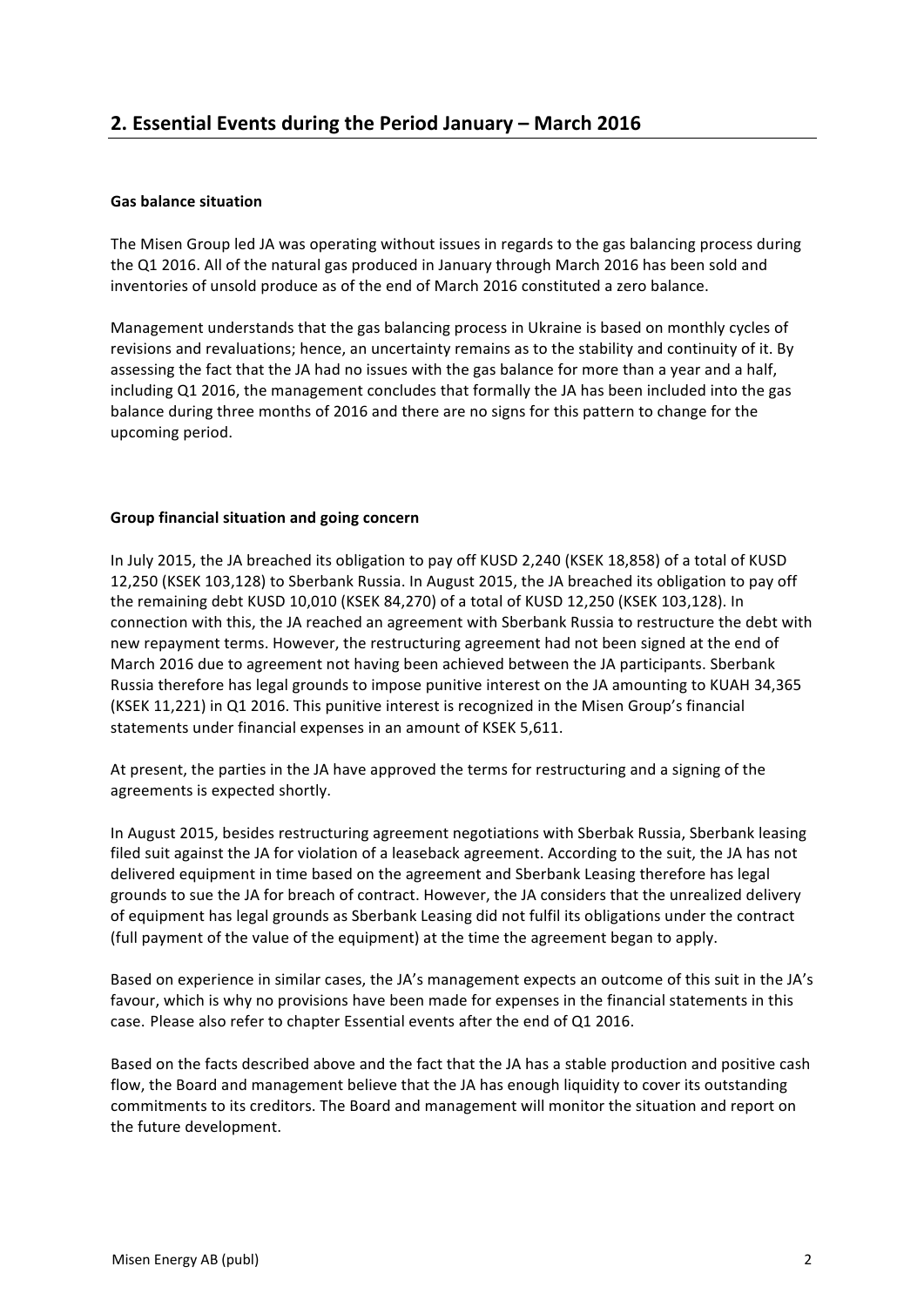#### **Financing of the Company's Swedish operations**

The Company continued to borrow from the shareholder TCT Holding AB. In January 2016, the Company borrowed KSEK 270.

In February 2016, the Company borrowed KEUR 700 (KSEK 6,607) from Prolux Resources AD, a company registered in Panama and controlled by the shareholder Blankbank.

Both of these loans have been used in their entirety to finance the Swedish companies' activities. These loans fall due for payment in the first half of 2017 and run with an interest rate of 9% and 5.5%, respectively. Additional financing is necessary to ensure the continued operation in 2016, which is why the Company is negotiating with external financiers to increase its lines of credit. Please refer to the section Essential events after end of Q1 2016 for details.

The remaining part of the subsidiary Misen Enterprises' commitment, MUSD 8.6, to contribute to the JA is dependent on the investment dispute with the Ukrainian government and is currently not resolved.

### **The operation of Khrestyshchenska Booster Compressor Station**

In September 2015, the Khrestyshchenska Booster Compressor Station (BCS) was commissioned. This BCS is one of the largest in Ukraine and serves the extraction of up to 25% of the total domestic natural gas production.

However, after the commissioning of the Khrestyshchenska BCS, a dispute arose between the JA and the PJSC Ukrgasvydobuvannya regarding how the incremental production of gas at Khrestyshchenska BCS should be allocated between the parties. According to the method used, the production at Khrestyshchenska BCS did not exceed the "base line" which led to no increase in production being able to be utilized by the JA. Due to this, the JA was forced to use part of the produced gas for the operation of Khrestyshchenska BCS. AS mentioned in the previous report, the gas that was used for operations amounted to 9 million cubic meters ("mmcm") per month.

At the beginning of February 2016, Misen Enterprises and the JA partner PJSC Ukrgasvydobuvannya had a meeting regarding the operation of Khrestyshchenska BCS. During this meeting, the parties agreed how the issue of the gas used for the operation of Khrestyshchenska BCS shall be resolved. According to the agreement, Misen Enterprises' subsidiary LLC Karpatygaz, which is in charge of operating the JA rents out Khrestyshchenska BCS to PJSC Ukrgasvydobuvannya with an obligation of latter to cover the gas needed for operation. The agreement is presumed to be renewed on a monthly basis. This temporary agreement has a positive impact on the JA's earnings in 2016 compared with 2015.

#### **Subsoil use charge**

The Ukrainian government continues to exercise targeted discrimination by charging a 70% subsoil use charge for enterprises established under Joint Activity Agreements. This was done in accordance with the laws adopted by Ukraine during 2014.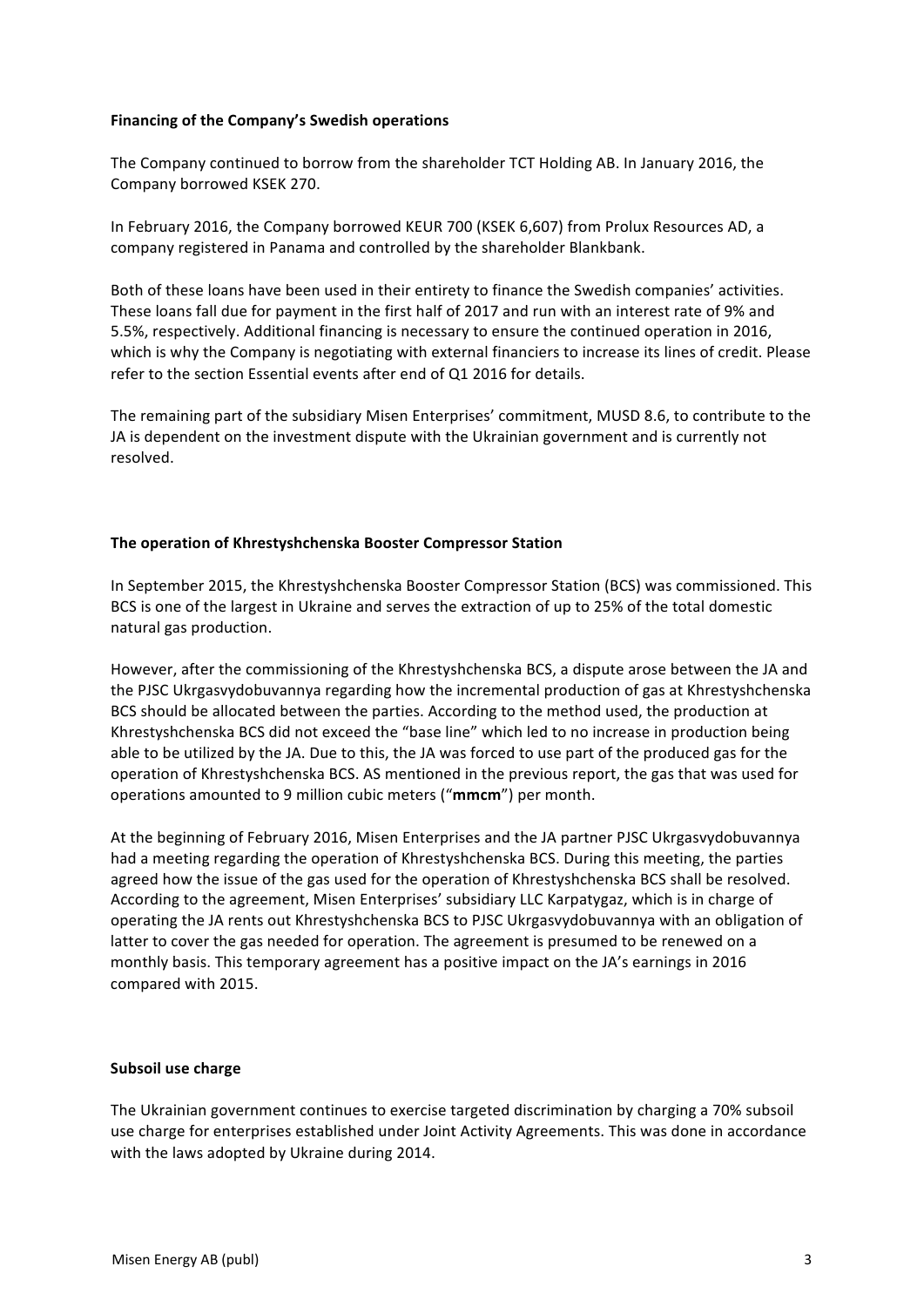The situation has deteriorated with the adoption of the amendments to the Tax Code of Ukraine in November 2015. The amendments establish 29% subsoil use charge for private gas producers with the extraction operations from the depth under 5,000 meters and 14% with the extraction operations from the depth above 5,000 meters. These amendments deepen targeted discriminatory conditions for JA in relation to other private gas producers.

The Misen Group's earnings for Q1 2016 were negatively impacted by this and this will have a negative impact on the introduction of the JA's investment program.

### **Tax payments in Ukraine**

Despite difficult situation with the increased subsoil use charge, the Misen led JA continued paying all taxes to Ukrainian tax authorities. Since 2011, the JA has contributed to Ukraine KUAH 8,815,818 (adjusted KSEK 4,480,307) in taxes. During Q1 2016 alone, the JA paid KUAH 845,368 (adjusted KSEK 276,025).

### **Currency fluctuations and inflation**

During Q1 2016, the rate for UAH towards SEK has decreased from 0.3468 on 31 December 2015 to 0.3061 on 31 March 2016, or by -11.7%. Main contributor was current account deficit, which was mainly covered from National Bank of Ukraine foreign currency reserves. Since the Misen Group's operations and net assets are almost entirely located in Ukraine this has caused a negative effect on the Group's equity, decreasing it by KSEK 60,136.

To constrain further depreciation of Hryvnia the National Bank of Ukraine in Q1 2016 has prolonged previously imposed restrictions on operations with foreign currency including: a temporary ban on payment of dividends in foreign currency; a temporary ban on early repayment of debts to nonresidents; mandatory sale of 75% of revenue in foreign currency and other restrictions on cash and non-cash operations. The National bank of Ukraine prolonged these restrictions several times during 2015 and the current restrictions are effective until 3 June 2016.

#### **Investment dispute notice to the Government of Ukraine**

In early October 2015, the Company has submitted an investment dispute notice to the Government of Ukraine under the Ukrainian Swedish Bilateral Investment Treaty ("BIT"). The Company notified Ukraine that a dispute has arisen between it and Ukraine concerning the Company's investment in Ukraine, and invited Ukraine to resolve the dispute by consultation and negotiation.

As explained in previous reports and Company announcements, the Ukrainian Government continues targeted discrimination against the Company's investments in Ukraine by applying a 70% royalty. If it continues to be applied, the 70% royalty will render it impossible for the Company to realize any return on its investments in Ukraine and ultimately may even force the Company to close its operations in Ukraine and loose the total value of its investment as well as the expected revenue for the remaining life cycle of the investments, estimated at over USD 3 billion.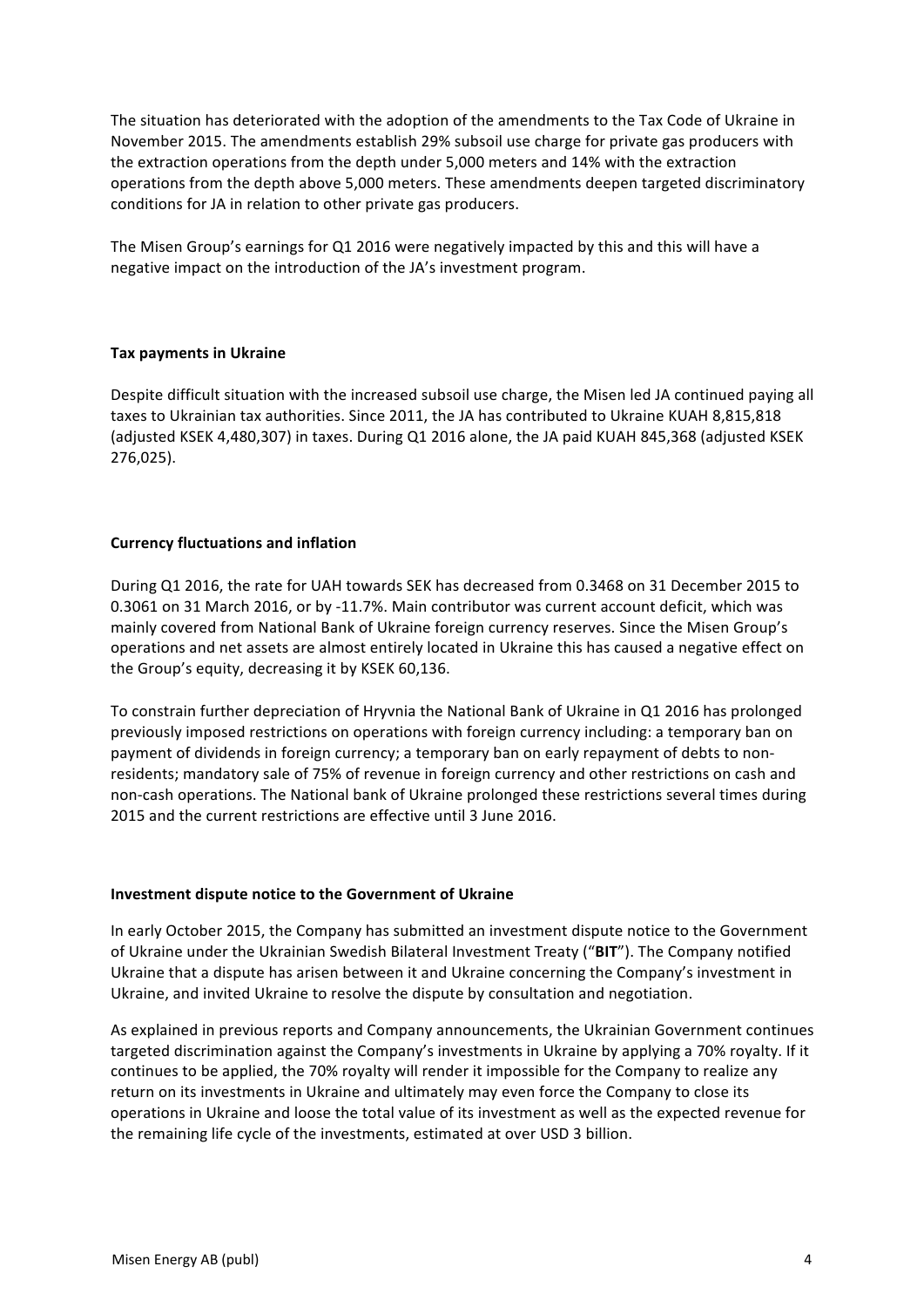If the problems described in the notice of investment dispute cannot be settled with the Government of Ukraine within six months, the Company reserves its right to submit the dispute to international arbitration in accordance with the BIT.

### **Contribution to the JA**

With the total amount of KUSD 3,930 (KSEK 33,085) contributed to the JA by the end of 2015, the subsidiary Misen Enterprises AB has formally failed to comply with the deadline of contributing funds in full amount to the JA, which was set for 31 December 2015 as per the Amendment No.6 to the JAA the No.3.

The Company has been engaged in discussions with the JA partner PJSC Ukrgasvydobuvannya regarding extension of terms of contribution to the JA. As of the date of publishing of this report, there is no clarity as for the new deadline to finalize the contribution to JA in the light of the outstanding investment dispute between the Company and Ukraine.

In addition, according to the Resolution of the National Bank of Ukraine dated 3 March 2016, as mentioned in previous sections, it is still prohibited to purchase foreign currency and transfer it abroad to pay dividends to a foreign investor. This creates significant uncertainty as for the terms of contribution to the JA by the Company and the ability of the Company to earn the return on its contribution as well as uncertainty as for the reimbursement of capital contribution.

### **Investment program report**

Despite financial constraints imposed by the increased subsoil use taxation, the Company continued construction of booster compressor stations during Q1 2016. During Q1 2016 KSEK 10,388 (KSEK 49,438) was invested by JA into development program (compared to 1Q 2015).

During 1Q 2016, the Company has reached the following major milestones:

- 4 BCS were at the final stages of construction
- 1 well were undergoing workover and/or well stimulation works
- 1 metering units were constructed and put into operations
- 4 metering units were under construction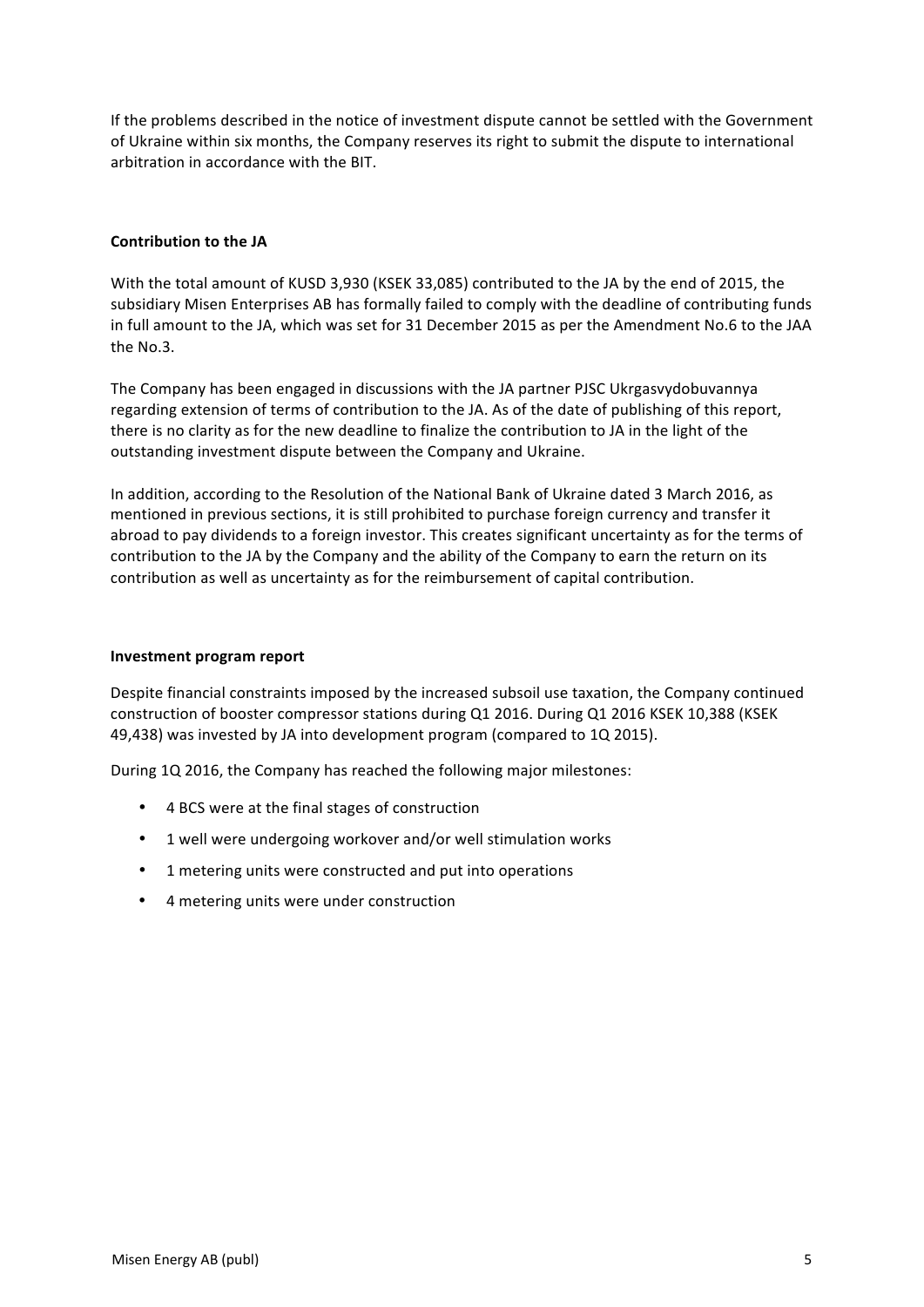## **Production report**

Renewed investment program in 2015 has led to the increase in production of certain product categories during Q1 2016 (when compared to the previous reporting periods).

The table below sets forth the *accumulated production* indicators for the specified period:

|                         | Q1 2016 | Q1 2015                  | Q1 2014 | Q1 2013 |
|-------------------------|---------|--------------------------|---------|---------|
| Natural Gas (mmcm)      | 164     | 153                      | 174     | 152     |
| Gas Condensate (ktons*) | 7.9     | 6.9                      | 8.1     | 7.6     |
| Oil (ktons)             | 1.6     | 2.4                      | 5.7     | 5.1     |
| <b>LPG</b>              | 3.9     | $\overline{\phantom{a}}$ | -       |         |
|                         |         |                          |         |         |

*\* thousand tons*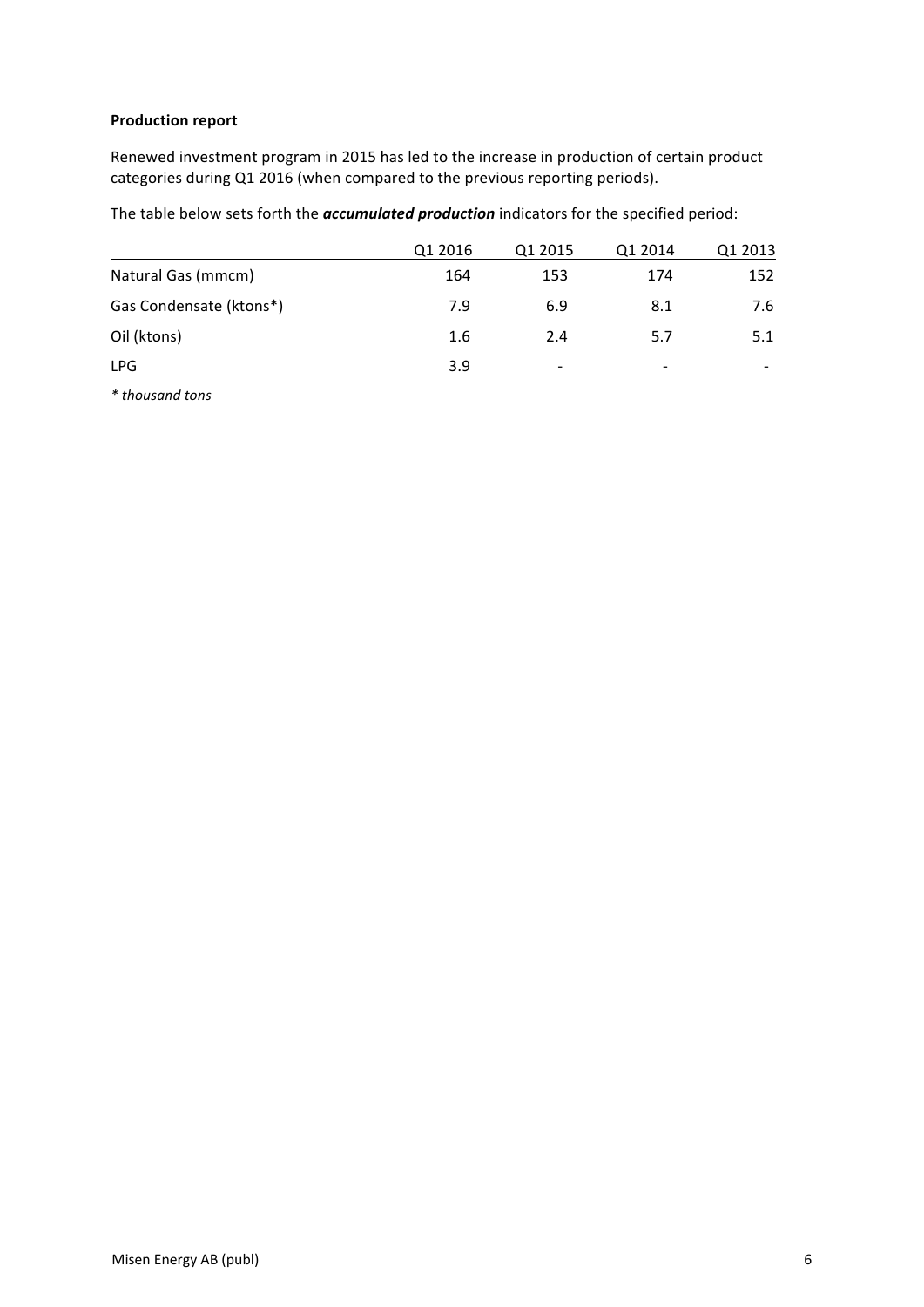### **Essential events after end of Q1 2016**

#### *Gas balance*

The Misen Group led JA has continued operating without any issues related to the gas balancing process during April-May 2016.

#### *Financing of the Company's Swedish operations and Contribution to the JA*

The Company has as of 20 April 2016 agreed with Prolux Resources AG on a loan of KEUR 500 with an interest of 5.5 % p.a. and due date of 1 May 2017. This will secure financing of Misen's Swedish operations for the upcoming four months. The board and management are in negotiations with major shareholders as well as external investors in order to secure the long-term financing of Misen's Swedish operations.

#### *Currency fluctuations*

During the period April to mid-May 2016, Ukrainian currency was relatively stable appreciating by 6.0% in relation to SEK from 0.3062 to 0.3247.

### *Investment dispute notice to the Government of Ukraine*

On 7 April 2016 the cooling off period to settle the dispute amicably with Ukraine expired. In the light of this, on 3 May 2016 the Company submitted notice to the Ministry of Justice of Ukraine. The Company informed that it had complied with the requirements of Article 8.1 of the Treaty to attempt to settle the dispute amicably and that Ukraine had failed to engage in any meaningful discussions with the Company.

On 17 May 2017 the Ukrainian Government informed the Company that it still believes the measures for amicable settlement have not been exhausted yet and that Ukrainian Government continues to be open to finding an amicable and constructive way to resolve the investment dispute.

The board continues to explore the ways to settle the investment dispute in beneficial way to the Company and will monitor the situation and report on the future development.

### *Group financial situation and going concern*

On 13 April 2016 trial court hearings regarding leaseback agreement with Sberbank leasing took place. According to the decision taken, the trial court rejected the claims of Sberbank leasing to JA related to the contract. Sberbank leasing reserves its right to file an appeal to the higher instance court.

The board and management continues to monitor the situation and report on the future development.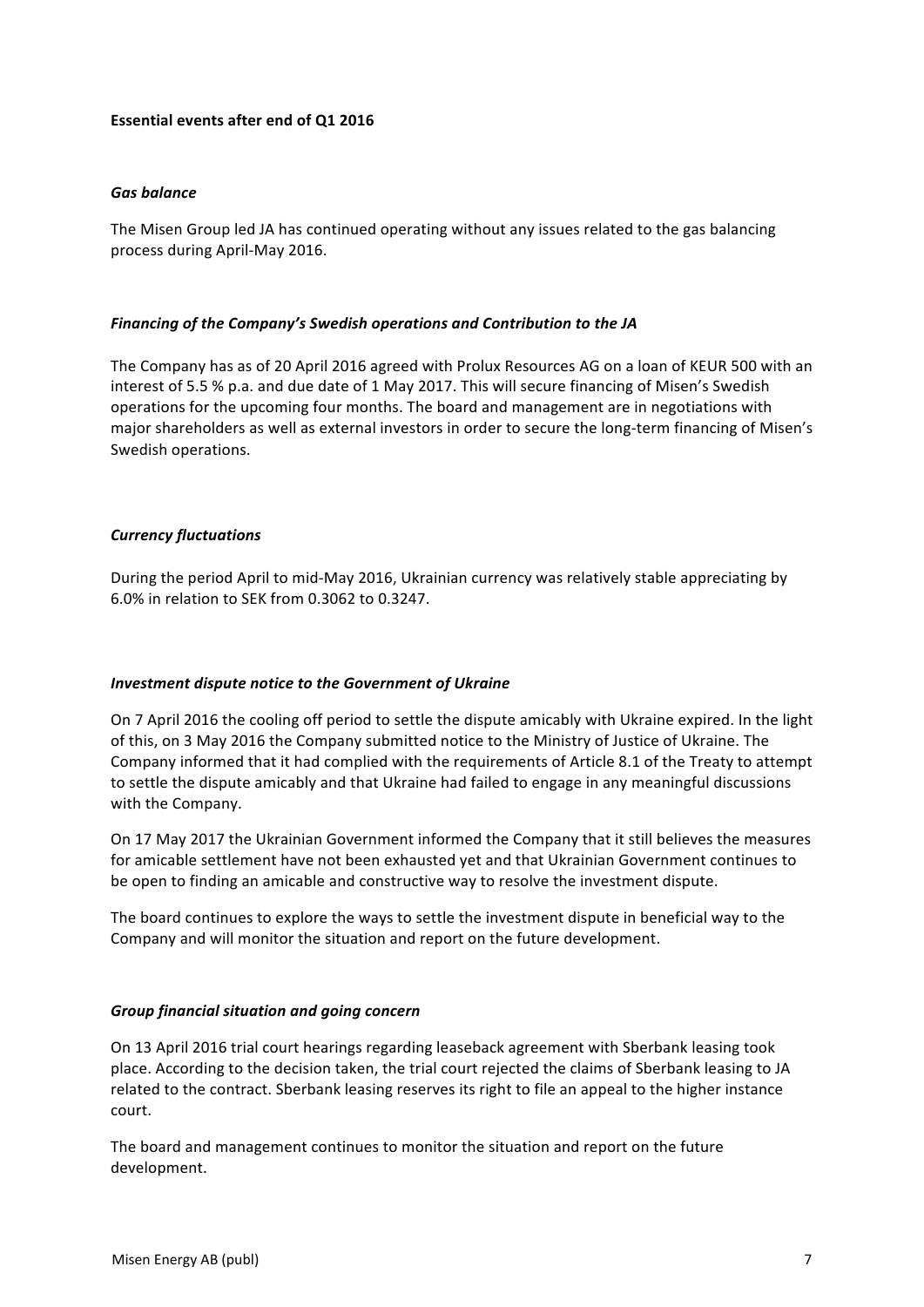## **The operation of Khrestyshchenska Booster Compressor Station**

During April to mid-May 2016, Misen Enterprises' subsidiary LLC Karpatygaz, which is in charge of operating the JA, continued to rent out Khrestyshchenska BCS to PJSC Ukrgasvydobuvannya with an obligation of latter to cover the gas needed for operation. The Board and management monitor the situation and will report on the future development.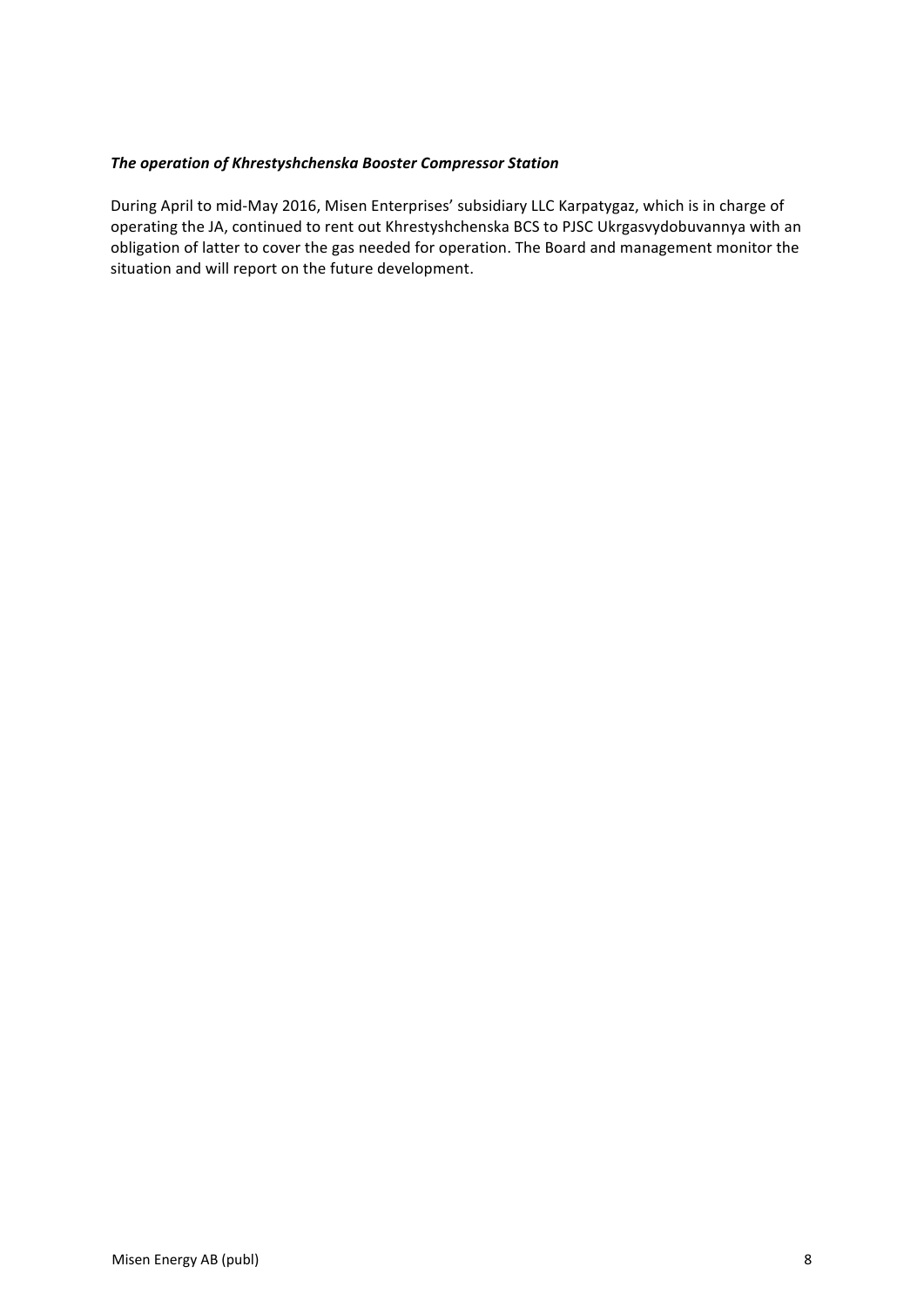# **3. Results – the Misen Group and the Company**

The Misen Group accounted for an operating income of KSEK 28,578 (KSEK 57,111 for the same period 2015) for the first quarter 2016. Income after financial items for the period was KSEK 12,844 (KSEK 6,677 for the same period 2015). The lower operating income in the quarter is mainly due to lower sales prices and higher subsoil charges while the income after financial items has been positively affected by a lower depreciation rate of the UAH exchange rate compared to last year.

During January – March 2016, the JA gas production totaled 164 mmcm (153 mmcm during the same period 2015), generating a turnover of KSEK 326,952 (KSEK 427,269) of which 50.01 % is attributable to the Misen Group's interest in JA, the corresponding numbers in KUAH is 1,001,341 (1,039,007).

Loss after financial items for the Parent Company in the first quarter of 2016 amounted to KSEK -6,809 (KSEK -6,178).

Misen Group revenue Q1 2016 was KSEK 207,490 (KSEK 231,850) and the Company revenue was KSEK 30 (KSEK 30).

### **Amendments to the tax code**

As reported in the annual report 2014, as of 1 January 2015 Ukrainian Parliament adopted amendments to the tax code. According to the adopted amendments, Joint Activities are not corporate profit tax ("CPT") payers starting from 2015. Instead, Joint Activities' operators are liable to pay income taxes on behalf of the participants. In December 2015 Ukrainian Parliament adopted additional amendments to the tax code. According to these amendments the CPT return is submitted within 40 days after the end of reporting period on a quarterly basis. The CPT obligations are based on the tax returns for the previous quarter and are paid within 10 days after submission of the return. During Q1 2016 JA submitted the tax return for 2015 on behalf of the Company and paid corresponding CPT liabilities.

In this report it has been assumed that Misen Group with regard to the taxes related to JA will be tax payer according to Ukrainian legislation based on the presumption that it has an operating activities within the country. The income in the JA accrued before 1 January 2015 will not be subject to Swedish tax, that the holding in the JA is considered as business-related shares (Sw. *näringsbetingade aktier*) and that the difference in tax rates in Sweden and Ukraine can be set off against Swedish CPT and losses carried forward in the Swedish companies.

#### **Cash position**

As of 31 December 2015, the cash balance of the Misen Group was KSEK 3,267 (KSEK 116,729). The cash flow from operations after changes in working capital was KSEK 9,637 in Q1 2016 (KSEK 102,402). 

### **Capital expenditure**

The Misen Group's capital expenditure on equipment for gas production in Ukraine related to the JA activity during January - March 2016 amounted to KSEK 10,388 (KSEK 49,438).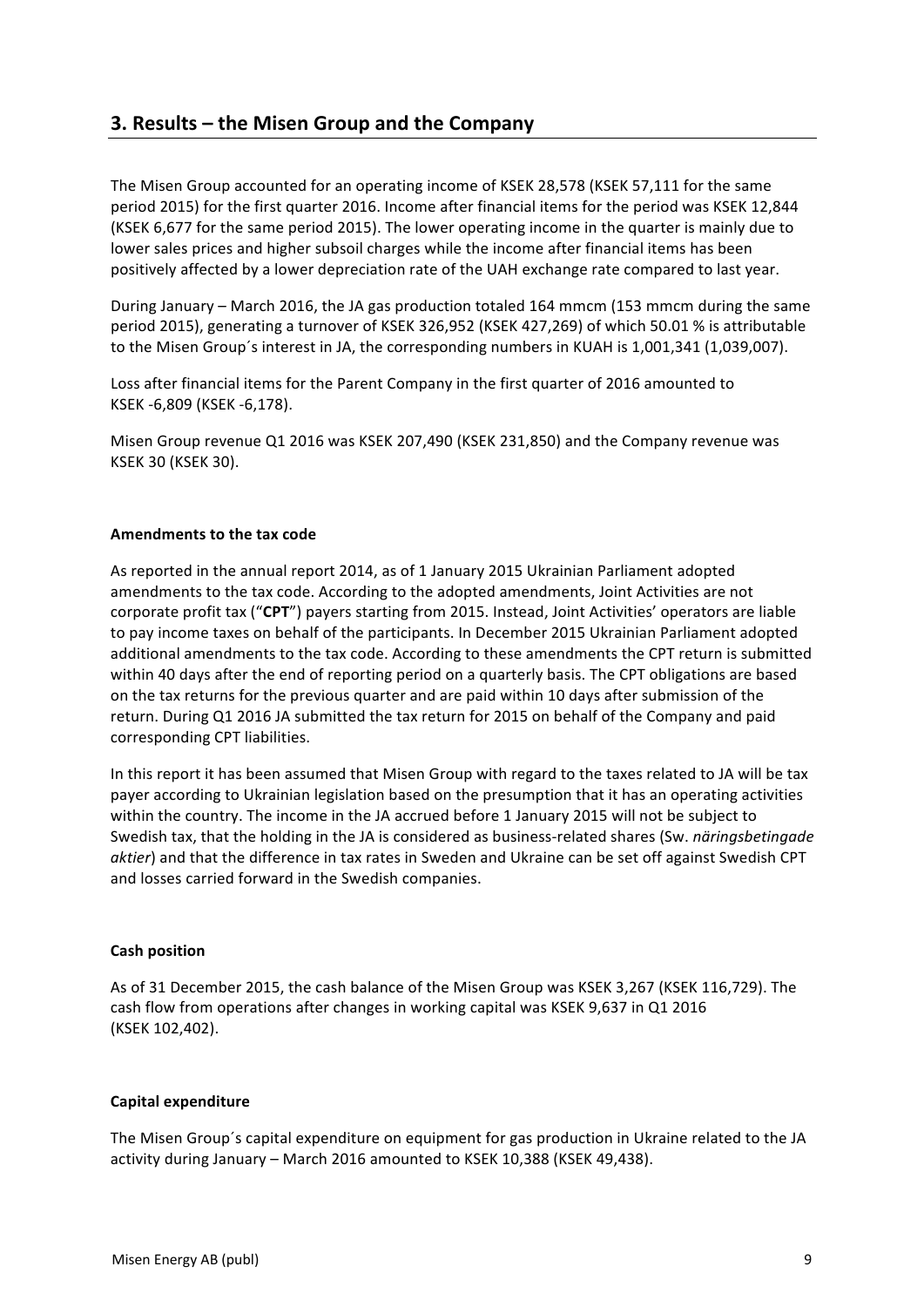During January – March 2016, capital expenditure orders not yet delivered have been placed at an aggregate value of KSEK 138,657. The capital expenditures are equipment, constructions and constructions in progress for extraction of natural gas. The activities are capital intensive and the level of capital expenditures will be on a continuing high level.

### **Expected future development of the Company**

Ongoing sales of natural gas produced will have a positive impact on the Group's income and cash flows in 2016, providing grounds for continued investment program. However, this will be offset by the increased subsoil charges to 70%, what will hamper production growth and give a negative effect to the Misen Group's results during 2016.

Management and the board are concerned with the situation and will report on further developments in upcoming reports.

Provided that the subsoil charge remains at the level of 70% the result and cash-flow for the remaining life time of the project will be seriously reduced which was reflected in the decision taken to write down the value of Misen Enterprises in the Company in the annual report 2015.

## **Environmental impact**

The JA operations have an impact on the environment in Ukraine, which is governed by laws and conventions, which in turn control the JA's operations as regards to the environment. Oil and natural gas operations are subject to extensive regulations with respect to the environment at both international and national levels. Environmental legislation covers the control of water and air pollution, waste, licensing requirements, restrictions on operations in environmentally sensitive and coastal areas. Environmental regulations are expected to become more stringent over time, which will most likely result in increasing costs. The Misen Group meets the environmental requirements in order to maintain existing licenses or obtain new ones.

## **Accounting principles**

This report is prepared according to the International Financial Reporting Standards (IFRS), as adopted by EU. This report is prepared according to IAS 34 and The Swedish Annual Accounts Act as well as RFR 2, Accounting for legal entities. The accounting principles for the Misen Group as well as for the Company are identical to the last annual and quarterly reports.

### **Financial assets and liabilities**

Booked value of financial assets and liabilities is equal to fair value.

During Q1 2016 since the amicable agreements has been reached with some of the debtors JA partially reversed provision for bad debts made in 2015 and accounted them at amortized cost. The amount of reversed provisions makes up KUAH 56,260 (KSEK 18,369) out of which 50,01% has affect the Misen Groups' result.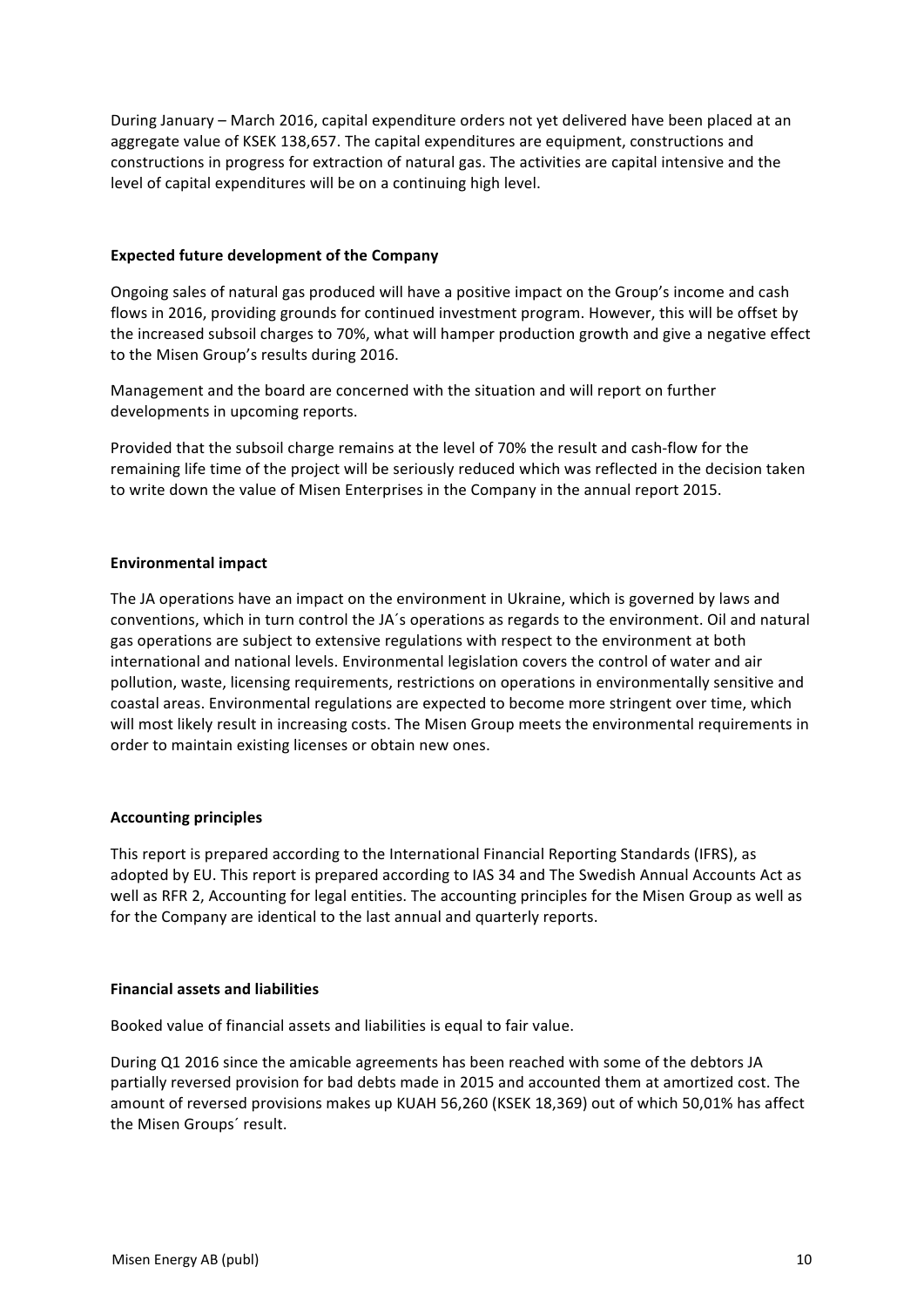#### **Financial and other risks**

The Misen Group focuses on increasing the local hydrocarbons production in Ukraine by undertaking a large-scale investment program focused on development and modernization of gas production infrastructure. In this activity, the Group works with a complex set of industry-specific risks such as price trends for oil and gas, currency risk and interest rate risks, regulatory matters relating to investigations, processing and environment and uncertainty in the value of the completed exploration work and the subsequent field development. With operations being focused on production rather than exploration, the risk exposure could be considered as being moderate.

The need for funding that may arise in 2016 will be handled through extended credits and, if necessary, adjustments in the investment program.

Due to current account deficit, which was mainly covered from National Bank of Ukraine foreign currency reserves, during January – March 2016 the rate for UAH towards SEK has decreased by 11,7%. Since the Misen Group's operations and net assets are almost entirely located in Ukraine this has caused a negative effect on the Group's equity, decreasing it by KSEK 60,136.

A more in-depth explanation of the different risk exposures in the Company's business is included in the annual report 2015.

#### **First North**

Misen Energy AB (publ) is listed on First North, which is an alternative market place operated by Nasdaq First North Stockholm and the Company adheres to the rules and regulations for First North. The Certified Adviser of the Company is Consensus Asset Management AB.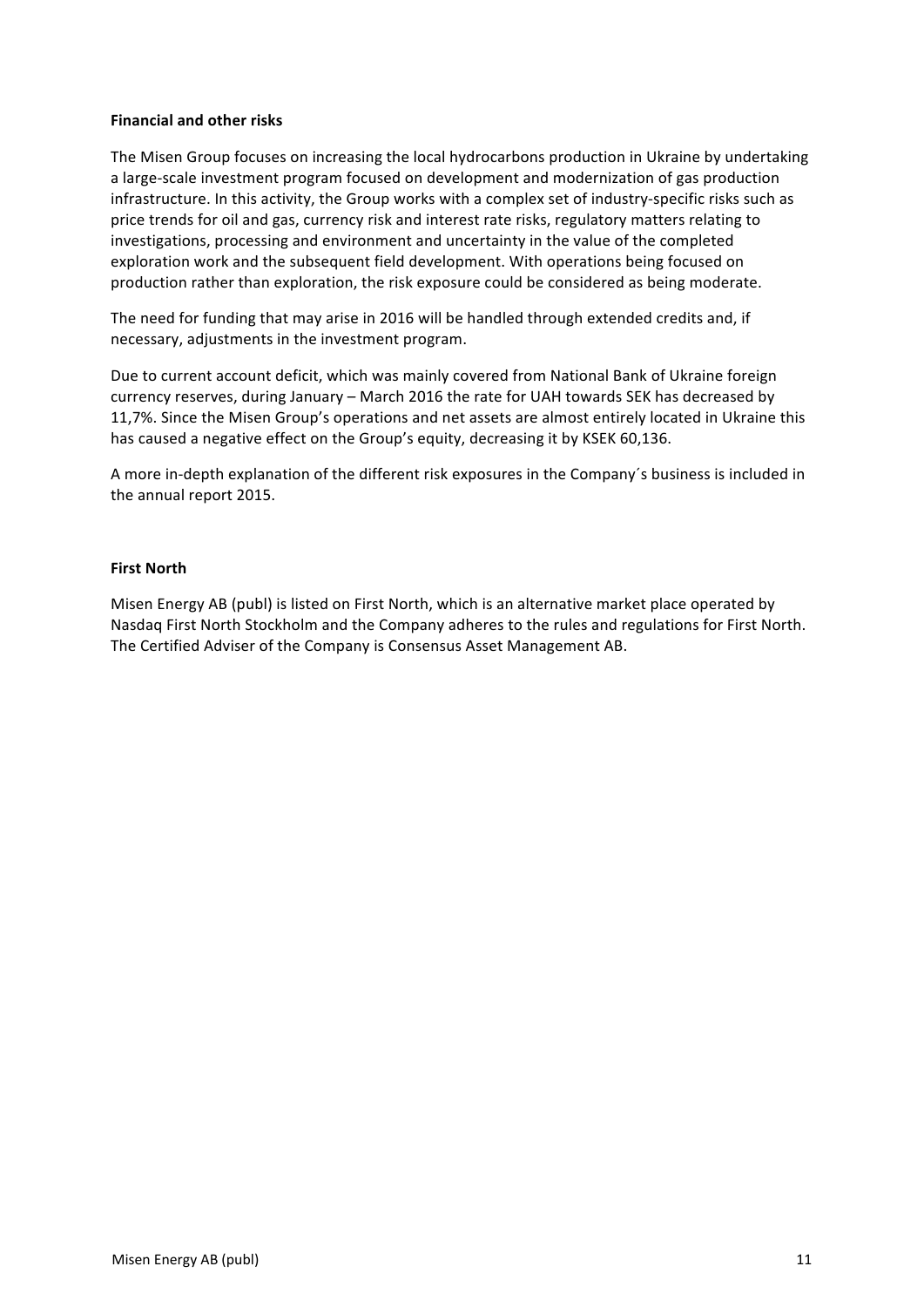## **Sector information - the Misen Group**

The Misen Group operational activities are located in Ukraine. Solely administrative issues are undertaken in Sweden.

## **Geographical area**

|                       |         | 31 March 2016 | 31 March 2015 | 31 Dec 2015 |
|-----------------------|---------|---------------|---------------|-------------|
| (All amounts in KSEK) |         |               |               |             |
| Net sales, external:  |         |               |               |             |
|                       | Sweden  | $- -$         | $- -$         | --          |
|                       | Ukraine | 194,293       | 213,686       | 853,359     |
| Fixed assets:         |         |               |               |             |
|                       | Sweden  | $- -$         | $- -$         | --          |
|                       | Ukraine | 531,210       | 579,352       | 603,677     |

## **Transactions with related parties**

|                                              | 31 March 2016 | 31 March 2015 | 31 Dec 2015 |
|----------------------------------------------|---------------|---------------|-------------|
| (All amounts in KSEK)                        |               |               |             |
| Ukrgasvydobuvannya:                          |               |               |             |
| Sale                                         |               | --            |             |
| Purchase                                     | 30,437        | 31,518        | 179,140     |
| Short-term receivables                       |               |               |             |
| Short-term debts                             | 20,146        | 3,699         | 17,708      |
| Management, Board and major<br>Shareholders: |               |               |             |
| Purchase of services                         | 838           | 1,035         | 4,446       |
| Interest                                     | 572           | --            | 350         |
| Salaries and remunerations                   | 1,191         | 1,403         | 4,885       |
| Short-term debts                             | 2,373         | 792           | 3,510       |
| Long-term debts                              | 10,565        |               | 10,613      |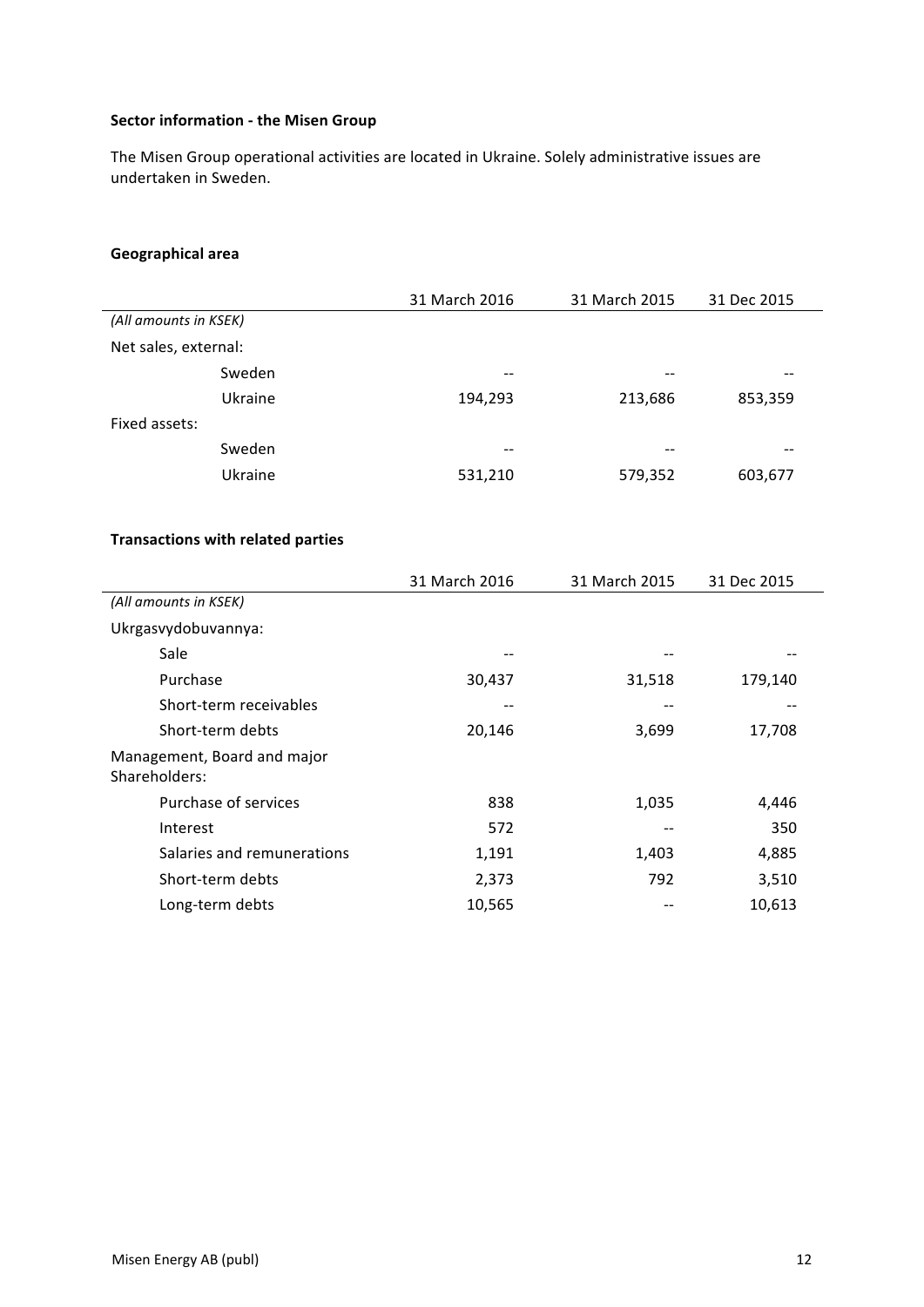#### **Publication of the Q1 2016 year-end report**

This year-end report for Q1 2016 is published at the Company's website www.misenenergy.se, and a printed version can be ordered at info@misenenergy.se.

#### **Future reports**

Next report, the Q2 report for 2016, will be published on 31 August 2016.

This report has not been subject to review by the Company's auditors.

Stockholm, 31 May 2016

#### **Misen Energy AB (publ)**

The Board and Managing Director

For further information, please contact: Göran Wolff, MD

Direct line: +46 31 759 50 72 Mobile: +46 709 45 48 48 E-mail: goran@misenenergy.se info@misenenergy.se

Misen Energy AB (publ) is a Swedish upstream oil and gas company with operations in Ukraine. The company was founded in 2004 and its shares are since 12 June 2007 traded on Nasdaq First North Stockholm.

In 2011, Misen Energy AB (publ) acquired Misen Enterprises AB and its Ukrainian subsidiary, LLC Karpatygaz, including the rights to 50.01% of the revenue and profit from a gas production project in Ukraine. In consideration of this acquisition, a new share issue was carried out.

The gas producing assets have been acquired by production cooperation via a joint activity project governed by a Joint Activity Agreement between the wholly-owned direct and indirect subsidiaries of Misen Energy AB (publ), i.e. Misen Enterprises AB and LLC Karpatygaz (together 50.01%) and PJSC Ukrgasvydobuvannya (49.99%), the largest producer of natural gas in Ukraine and subsidiary of the National Joint Stock Company Naftogaz of Ukraine. The value of the assets is estimated to be substantially higher than the purchase price for Misen Enterprises AB. The purpose of the project is to significantly increase production of gas and oil by providing modern technologies via a large-scale investment program.

The registered office of Misen Energy AB (publ) is in Stockholm and the shares are traded on First North under identification ticker MISE.

The Certified Adviser of the company at Nasdaq First North Stockholm is Consensus Asset Management AB.

For further information, please visit our website www.misenenergy.se.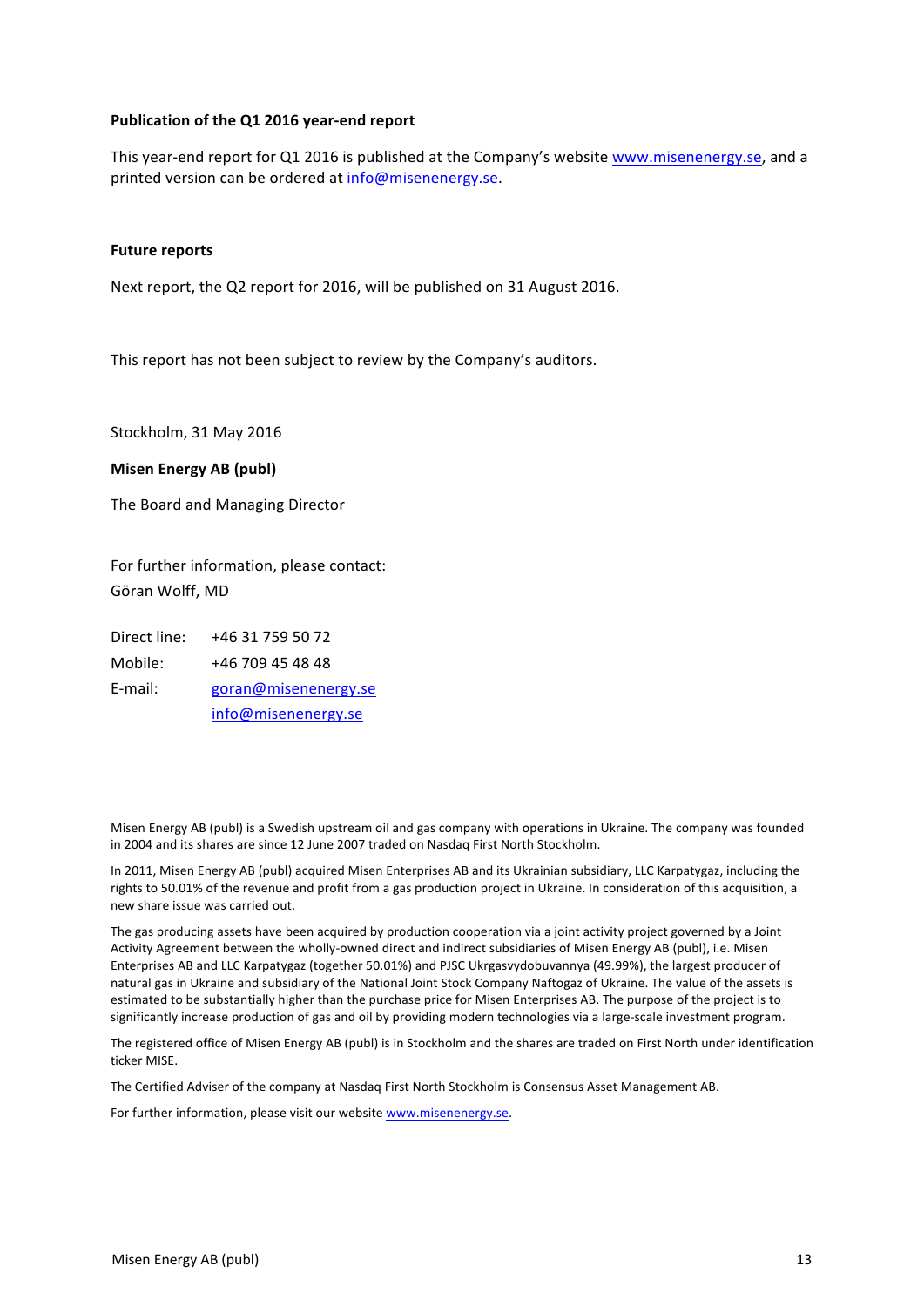#### **CONDENSED INCOME STATEMENT-THE GROUP**

|                                                                             | 1 Jan -31 March | 1 Jan -31 March | 1 Jan - 31 Dec |
|-----------------------------------------------------------------------------|-----------------|-----------------|----------------|
|                                                                             | 2016            | 2015            | 2015           |
| All amounts in KSEK                                                         | 3 months        | 3 months        | 12 months      |
|                                                                             |                 |                 |                |
| <b>Operating revenue</b>                                                    |                 |                 |                |
| Net sales                                                                   | 194,293         | 213,686         | 213,686        |
| Other operating income                                                      | 13,197          | 15,139          | 15,139         |
| Result from associated companies                                            | 0               | 3,025           | 3,025          |
|                                                                             | 207,490         | 231,850         | 231,850        |
| <b>Operating expenses</b>                                                   |                 |                 |                |
| Other external expenses                                                     | $-163,787$      | $-161,920$      | $-161,920$     |
| Personnel expenses                                                          | $-4,066$        | $-3,883$        | $-3,883$       |
| Depreciation and amortisation of tangible and intangible fixed assets       | $-10,633$       | $-8,152$        | $-8,152$       |
| Other operating cost                                                        | $-426$          | $-784$          | $-784$         |
|                                                                             | $-178,912$      | $-174,739$      | $-174,739$     |
|                                                                             |                 |                 |                |
| <b>Operating income/loss</b>                                                | 28,578          | 57,111          | 57,111         |
|                                                                             |                 |                 |                |
| <b>Financial items</b>                                                      | $-11,468$       | -50,555         | $-50,555$      |
|                                                                             |                 |                 |                |
| Profit/loss after financial items                                           | 17,110          | 6,556           | 6,556          |
| Taxes for the period                                                        | $-4,266$        | 121             | 121            |
|                                                                             |                 |                 |                |
| Profit/loss for the period attributable to the parent company               |                 |                 |                |
| shareholders                                                                | 12,844          | 6,677           | 6,677          |
|                                                                             |                 |                 |                |
|                                                                             |                 |                 |                |
| Statement of comprehensive income - The Group                               |                 |                 |                |
| Net profit for the period                                                   | 12,844          | 6,677           | 6,677          |
|                                                                             |                 |                 |                |
| Other comprehensive income                                                  |                 |                 |                |
| Items possible for later reclassification in income statement:              |                 |                 |                |
| <b>Translation differences</b>                                              | $-60,136$       | $-176,043$      | $-176,043$     |
| Other comprehensive income for the period, net after taxes                  | $-60,136$       | $-176,043$      | $-176,043$     |
|                                                                             |                 |                 |                |
| Total comprehensive income for the period                                   | $-47,292$       | -169,366        | $-169,366$     |
|                                                                             |                 |                 |                |
|                                                                             |                 |                 |                |
| Net earnings per share, allocated to the share owners in the parent company |                 |                 |                |
| (in SEK per share)                                                          |                 |                 |                |
| Net earnings for the period, before and after dilution                      | 0.09            | 0.05            | 0.05           |
|                                                                             |                 |                 |                |
| Average number of shares for the period was 145,068,222                     |                 |                 |                |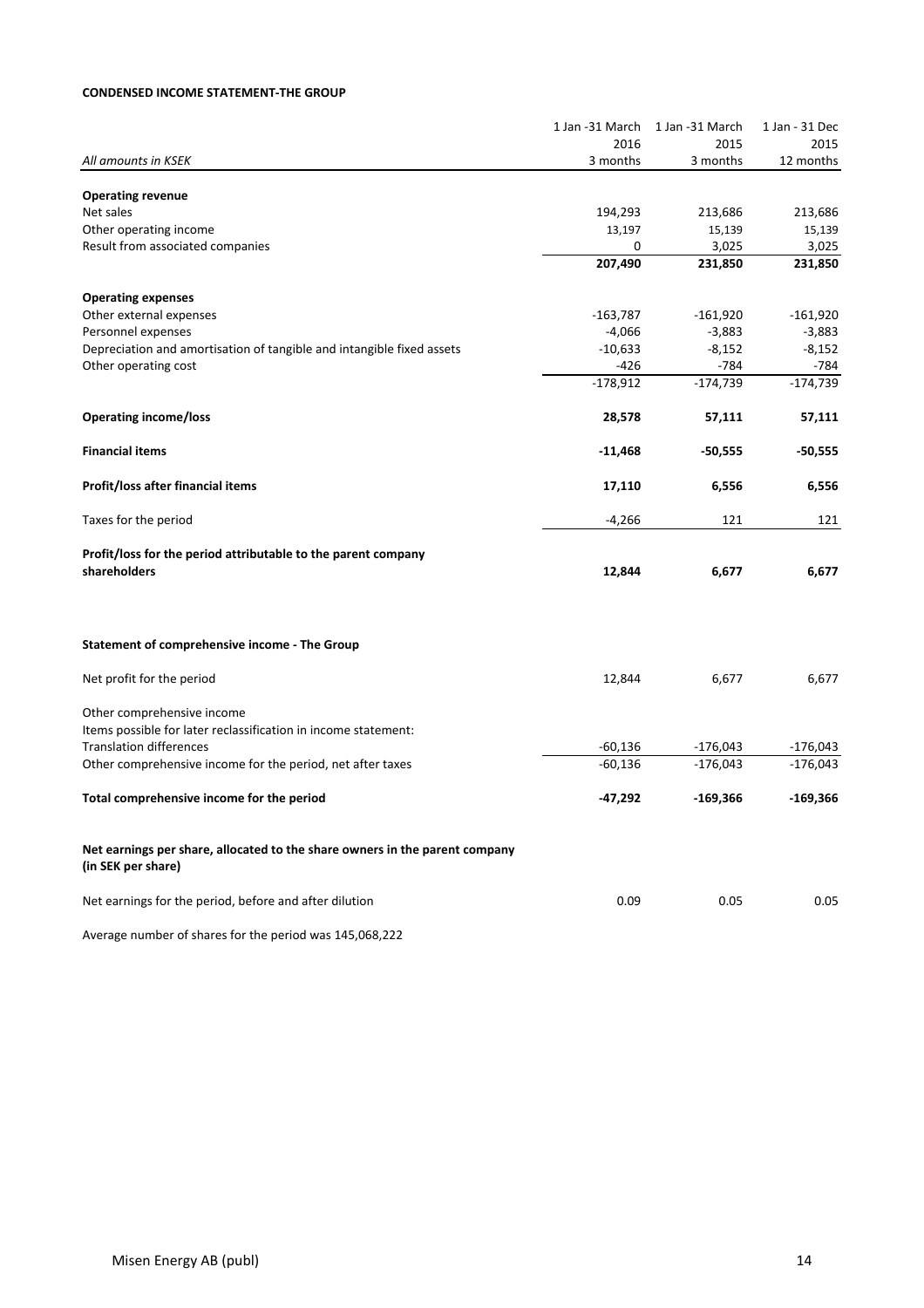## **CONDENSED BALANCE SHEET-THE GROUP**

| All amounts in KSEK                  | 31 March 2016 | 31 March 2015 | 31 Dec 2015 |
|--------------------------------------|---------------|---------------|-------------|
| <b>ASSETS</b>                        |               |               |             |
| <b>Non-current assets</b>            |               |               |             |
|                                      |               |               |             |
| Intangible fixed assets              | 30,991        | 34,033        | 31,859      |
| Tangible fixed assets                | 489,893       | 543,534       | 554,800     |
| Shares in associated companies       | 2,014         | 1,785         | 2,282       |
| Deferred tax receivables             | 8,312         |               | 14,736      |
| <b>Total non-current assets</b>      | 531,210       | 579,352       | 603,677     |
|                                      |               |               |             |
| <b>Current assets</b>                |               |               |             |
| Stock                                | 4,438         | 22,624        | 3,157       |
| Accounts receivable                  | 114,851       | 83,631        | 44,763      |
| Other receivables                    | 24,112        | 25,078        | 10,872      |
| Prepaid expenses and accrued income  | 935           | 480           | 525         |
| <b>Total current assets</b>          | 144,336       | 131,813       | 59,317      |
| Cash and bank balances               | 3,267         | 116,729       | 7,413       |
|                                      |               |               |             |
| <b>Total current assets</b>          | 147,603       | 248,542       | 66,730      |
| <b>TOTAL ASSETS</b>                  | 678,813       | 827,894       | 670,407     |
|                                      |               |               |             |
| All amounts in KSEK                  | 31 March 2016 | 31 March 2015 | 31 Dec 2015 |
| <b>EQUITY AND LIABILITIES</b>        |               |               |             |
| <b>Equity</b>                        | 292,126       | 402,813       | 339,418     |
| <b>Non-current liabilities</b>       |               |               |             |
| Long-term loans                      | 105,366       | 91,917        | 99,161      |
| Deferred tax liability               |               | 651           |             |
| Other long-term liabilities          | 32,288        | 14,867        | 30,737      |
|                                      |               |               |             |
| <b>Total non-current liabilities</b> | 137,654       | 107,435       | 129,898     |
| <b>Current liabilities</b>           |               |               |             |
| Accounts payable                     | 67,499        | 21,841        | 21,811      |
| Tax debts                            | 2,518         | 2,483         | 4,414       |
| Short-term loans                     | 70,567        | 129,134       | 79,411      |
| Other short-term debt to JA          | 49,904        | 34,548        | 33,829      |
| Other short-term debt                | 50,462        | 123,089       | 55,896      |
| Accrued expenses and deferred income | 8,083         | 6,551         | 5,730       |
| <b>Total current liabilities</b>     | 249,033       | 317,646       | 201,091     |
| <b>TOTAL EQUITY AND LIABILITIES</b>  | 678,813       | 827,894       | 670,407     |
|                                      |               |               |             |
| Pledged assets                       | 579,496       | 519,722       | 438,487     |
| <b>Contingent liabilities</b>        | 972,098       | 1,212,226     | 1,102,483   |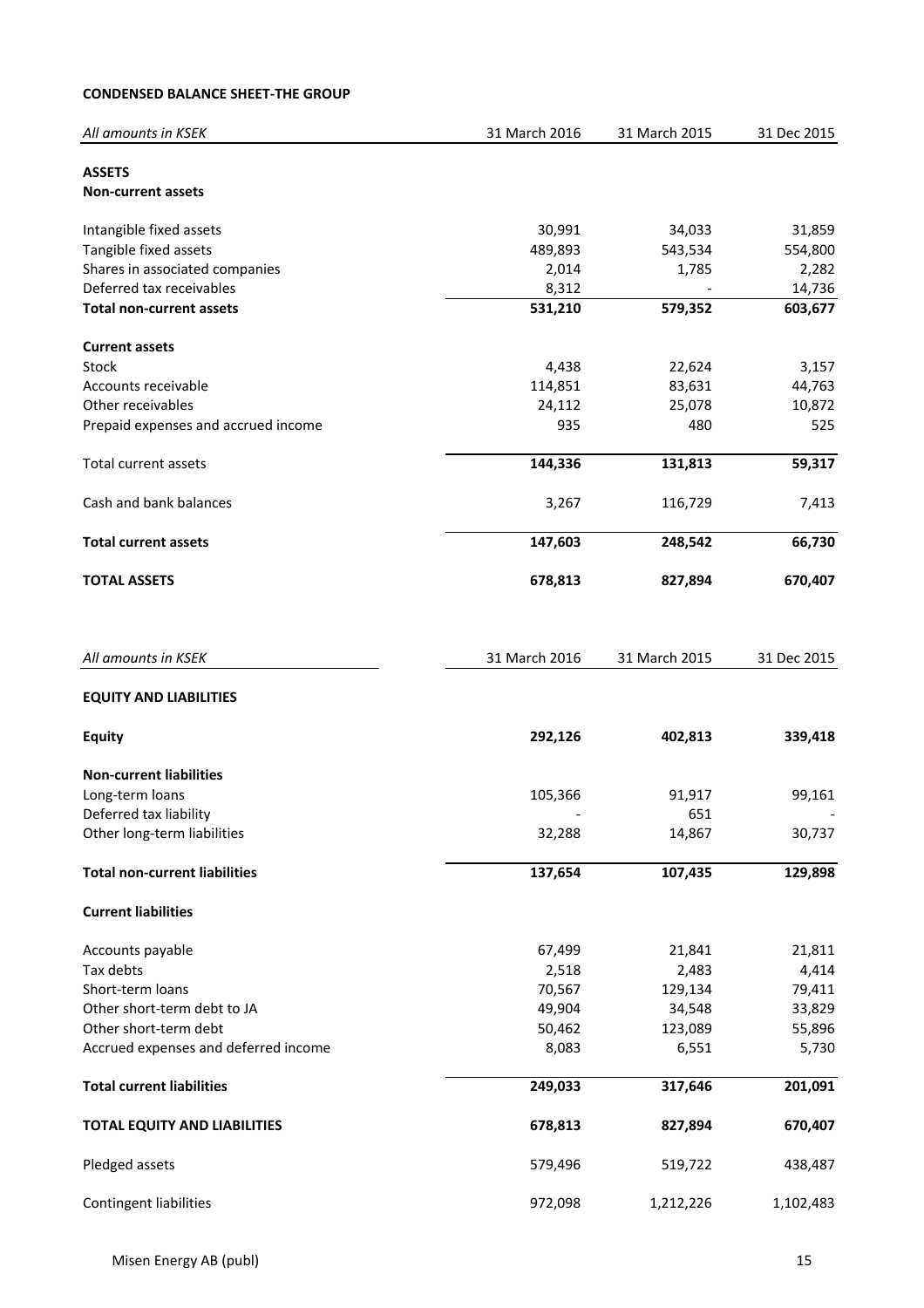#### **CONDENSED STATEMENT OF CHANGES IN EQUITY - THE GROUP**

|                                          |               |                       |                | Retained  |                     |
|------------------------------------------|---------------|-----------------------|----------------|-----------|---------------------|
| All amounts in KSEK                      | Share capital | Other paid in capital | Other reserves | earnings  | <b>Total equity</b> |
| Equity brought forward 2015-01-01        | 290,136       | $-274,435$            | $-330,616$     | 887,094   | 572,179             |
| Net result                               |               |                       |                |           |                     |
| Net result of the period Jan-March 2015  |               |                       |                | 6,677     | 6,677               |
| Other comprehensive income               |               |                       |                |           |                     |
| <b>Translation difference</b>            |               |                       | $-176,043$     |           | $-176,043$          |
| Total comprehensive income               | 290,136       | $-274,435$            | -506,659       | 893,771   | 402,813             |
| Equity brought forward 2015-03-31        | 290,136       | $-274,435$            | -506,659       | 893,771   | 402,813             |
| Equity brought forward 2015-04-01        | 290,136       | -274,435              | -506,659       | 893,771   | 402,813             |
| Net result                               |               |                       |                |           |                     |
| Net result of the period Apr-Dec 2015    |               |                       |                | $-40,401$ | $-40,401$           |
| Other comprehensive income               |               |                       |                |           |                     |
| <b>Translation difference</b>            |               |                       | $-22,994$      |           | -22,994             |
| Total comprehensive income               | 0             | 0                     | $-22,994$      | $-40,401$ | $-63,395$           |
| Equity brought forward 2015-12-31        | 290,136       | $-274,435$            | -529,653       | 853,370   | 339,418             |
| Equity brought forward 2016-01-01        | 290,136       | $-274,435$            | -529,653       | 853,370   | 339,418             |
| Net result                               |               |                       |                |           |                     |
| Net result of the period Jan- March 2016 |               |                       |                | 12,844    | 12,844              |
| Other comprehensive income               |               |                       |                |           |                     |
| <b>Translation difference</b>            |               |                       | $-60,136$      |           | $-60,136$           |
| Total comprehensive income               | 0             | 0                     | $-60,136$      | 12,844    | -47,292             |
| Equity brought forward 2016-03-31        | 290,136       | $-274,435$            | -589,789       | 866,214   | 292,126             |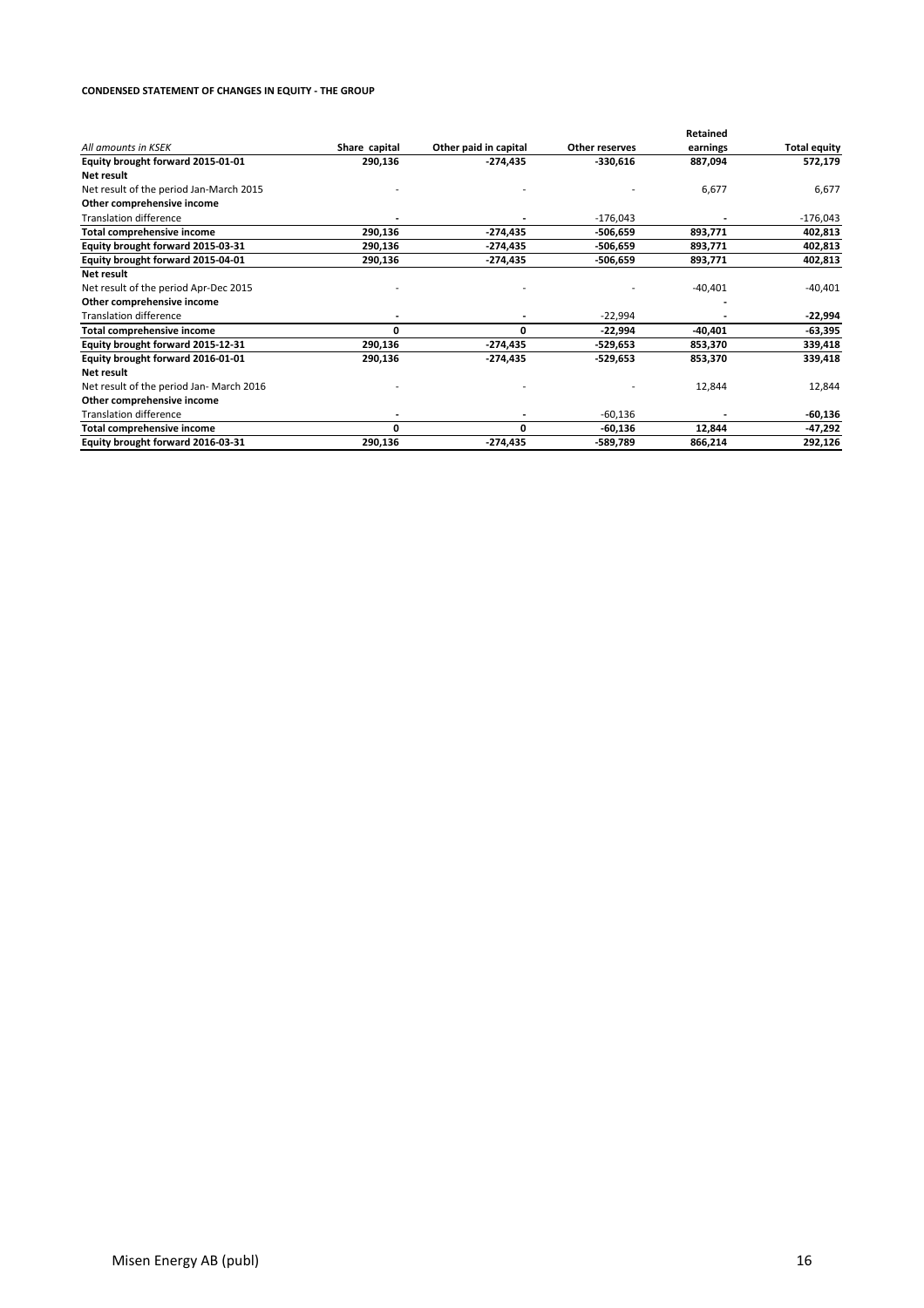## **CONDENSED STATEMENT OF CASH FLOWS - THE GROUP**

|                                               | 1 Jan-31 March | 1 Jan-31 March | 1 Jan-31 Dec |
|-----------------------------------------------|----------------|----------------|--------------|
|                                               | 2016           | 2015           | 2015         |
| All amounts in KSEK                           | 3 months       | 3 months       | 12 months    |
| <b>Operating activities</b>                   |                |                |              |
| Operating income                              | 28,578         | 57,111         | 14,609       |
| Adjustment for non-cash items                 | 16,283         | $-7,975$       | 70,264       |
| Interest and dividends received               | 1,549          | 2,958          | 13,731       |
| Interest paid                                 | $-8,631$       | $-3,153$       | $-8,148$     |
| Income tax                                    | $-5,010$       | $-42,823$      | $-50,950$    |
| Cash flow from operating activities           |                |                |              |
| before working capital changes                | 32,769         | 6,118          | 39,506       |
| Decrease(+)/increase in stocks                | $-1,761$       | 705            | 21,247       |
| Decrease(+)/increase in receivables           | $-102,235$     | $-15,567$      | 13,664       |
| Decrease(-)/increase in short-term debts      | 80,864         | 111,146        | 11,431       |
| <b>Cash-flow from operating activities</b>    | 9,637          | 102,402        | 85,848       |
| Investing activities                          |                |                |              |
| Acquisition of tangible and intangible assets | $-10,388$      | $-49,438$      | $-103,108$   |
| Sale of tangible and intangible assets        | 56             | 3,365          | 1,737        |
| Contibution to JA                             |                |                | $-4,124$     |
| Cash flow from investing activities           | $-10,332$      | $-46,073$      | $-105,495$   |
| Financing activities                          |                |                |              |
| Change in long-term debt (increase+)          | $-2,961$       | 6,004          | $-38,646$    |
| Cash flow from financing activities           | $-2,961$       | 6,004          | $-38,646$    |
|                                               |                |                |              |
| Cash flow for the period                      | $-3,656$       | 62,333         | $-58,293$    |
| Cash at the beginning of the period           | 7,413          | 80,976         | 80,976       |
| Exchange rate difference in cash              | $-490$         | $-26,580$      | $-15,270$    |
| Cash at the end of the period                 | 3,267          | 116,729        | 7,413        |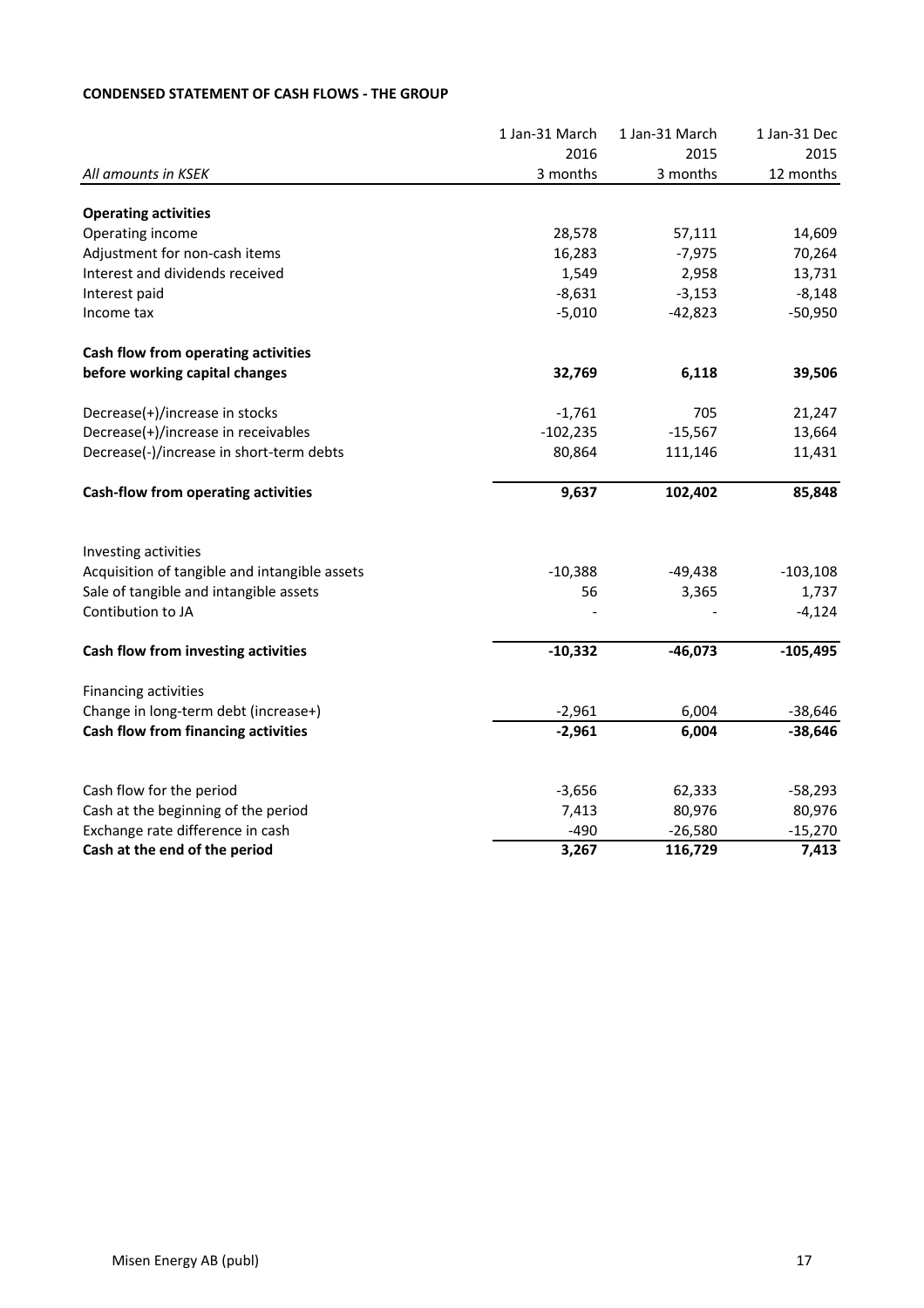#### **CONDENSED INCOME STATEMENT - PARENT COMPANY**

|                                                    |          | 1 Jan - 31 March 1 Jan - 31 March | 1 Jan-31 Dec |
|----------------------------------------------------|----------|-----------------------------------|--------------|
|                                                    | 2016     | 2015                              | 2015         |
| All amounts in KSEK                                | 3 months | 3 months                          | 12 months    |
|                                                    |          |                                   |              |
| <b>Operating revenue</b><br>Net sales              | 30       | 30                                | 120          |
|                                                    | 30       | 30                                | 120          |
|                                                    |          |                                   |              |
| <b>Operating expenses</b>                          |          |                                   |              |
| Other external expenses                            | $-2,644$ | $-1,876$                          | $-7,968$     |
| Personnel expenses                                 | $-2,130$ | $-1,618$                          | $-7,370$     |
|                                                    | $-4,774$ | $-3,494$                          | $-15,338$    |
| <b>Operating result</b>                            | $-4,744$ | $-3,464$                          | $-15,218$    |
| Interest income                                    | 678      |                                   | 1,459        |
| Write-down of shares in sudsidiary                 |          |                                   | $-560,000$   |
| Interest expense                                   | $-2,743$ | $-2,714$                          | $-10,045$    |
|                                                    | $-2,065$ | $-2,714$                          | -568,586     |
| Profit/loss after financial items                  | $-6,809$ | $-6,178$                          | $-583,804$   |
| Taxes for the period                               |          |                                   |              |
| Net profit/loss                                    | $-6,809$ | $-6,178$                          | $-583,804$   |
| Statement of comprehensive income - Parent company |          |                                   |              |
| Net loss for the period                            | $-6,809$ | $-6,178$                          | $-583,804$   |
| Other comprehensive income                         |          |                                   |              |
| Total comprehensive income for the period          | $-6,809$ | $-6,178$                          | $-583,804$   |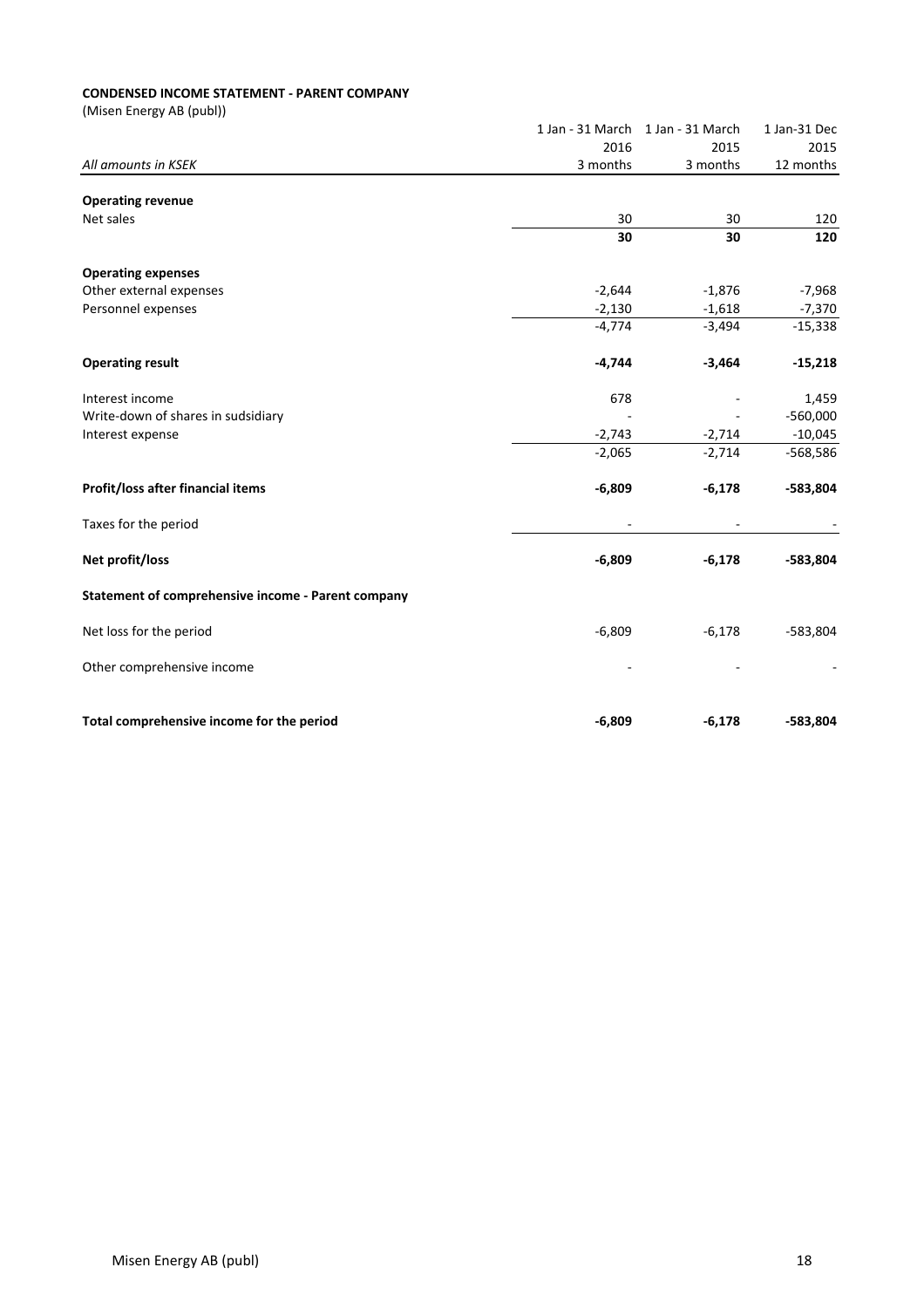#### **CONDENSED BALANCE SHEET - PARENT COMPANY**

| All amounts in KSEK                      | 31 March 2016 | 31 March 2015       | 31 Dec 2015 |
|------------------------------------------|---------------|---------------------|-------------|
| <b>ASSETS</b>                            |               |                     |             |
| <b>Non-current assets</b>                |               |                     |             |
| <b>Financial fixed assets</b>            |               |                     |             |
| Shares in subsidiaries                   | 468,069       | 1,028,068           | 468,069     |
| <b>Total financial fixed assets</b>      | 468,069       | 1,028,068           | 468,069     |
| <b>Total fixed assets</b>                | 468,069       | 1,028,068           | 468,069     |
| <b>Total non-current assets</b>          | 468,069       | 1,028,068           | 468,069     |
| <b>Current receivables</b>               |               |                     |             |
| Other receivables                        | $\mathbf{1}$  | 331                 | 402         |
| Short-term receiveables subsidiaries     | 3,412         | 3,598               | 3,536       |
| Prepaid expenses and accrued income      | 322           | 320                 | 171         |
|                                          | 3,735         | 4,249               | 4,109       |
| <b>Cash and bank balances</b>            | 855           | 480                 | 1,703       |
| <b>Total current assets</b>              | 4,590         | 4,729               | 5,812       |
| <b>TOTAL ASSETS</b>                      | 472,659       | 1,032,797           | 473,881     |
|                                          |               |                     |             |
| All amounts in KSEK                      | 31 March 2016 | 31 March 2015       | 31 Dec 2015 |
| <b>EQUITY AND LIABILITIES</b>            |               |                     |             |
| <b>Equity</b>                            |               |                     |             |
| <b>Restricted equity</b>                 |               |                     |             |
| Share capital                            | 290,136       | 290,136             | 290,136     |
| Statutory reserves                       | 345           | 345                 | 345         |
|                                          | 290,481       | 290,481             | 290,481     |
| Non-restricted equity                    |               |                     |             |
| Profit/Loss brought forward              | 62,704        | 646,509             | 646,508     |
| Profit/loss for the year                 | $-6,809$      | $-6,178$<br>640,331 | 583,804     |
|                                          | 55,895        |                     | 62,704      |
| <b>Total equity</b>                      | 346,376       | 930,812             | 353,185     |
| <b>Non-current liabilities</b>           |               |                     |             |
| Long-term loan                           | 105,366       | 86,770              | 99,161      |
| Other long-term debts to group companies | 92            | 92                  | 92          |
| <b>Total non-current liabilities</b>     | 105,458       | 86,862              | 99,253      |
| <b>Current liabilities</b>               |               |                     |             |
| Accounts payable                         | 2,416         | 3,100               | 4,935       |
| Other short-term liabilities             | 522           | 282                 | 462         |
| Other short-term liabilities group       | 11,377        | 7,200               | 11,617      |
| Accrued expenses and deferred income     | 6,510         | 4,541               | 4,429       |
| <b>Total current liabilities</b>         | 20,825        | 15,123              | 21,443      |
| TOTAL EQUITY AND LIABILITIES             | 472,659       | 1,032,797           | 473,881     |
| <b>Pledged assets</b>                    | 233,985       | 514,137             | 233,985     |
| <b>Contingent liabilities</b>            | 39            | 39                  | 39          |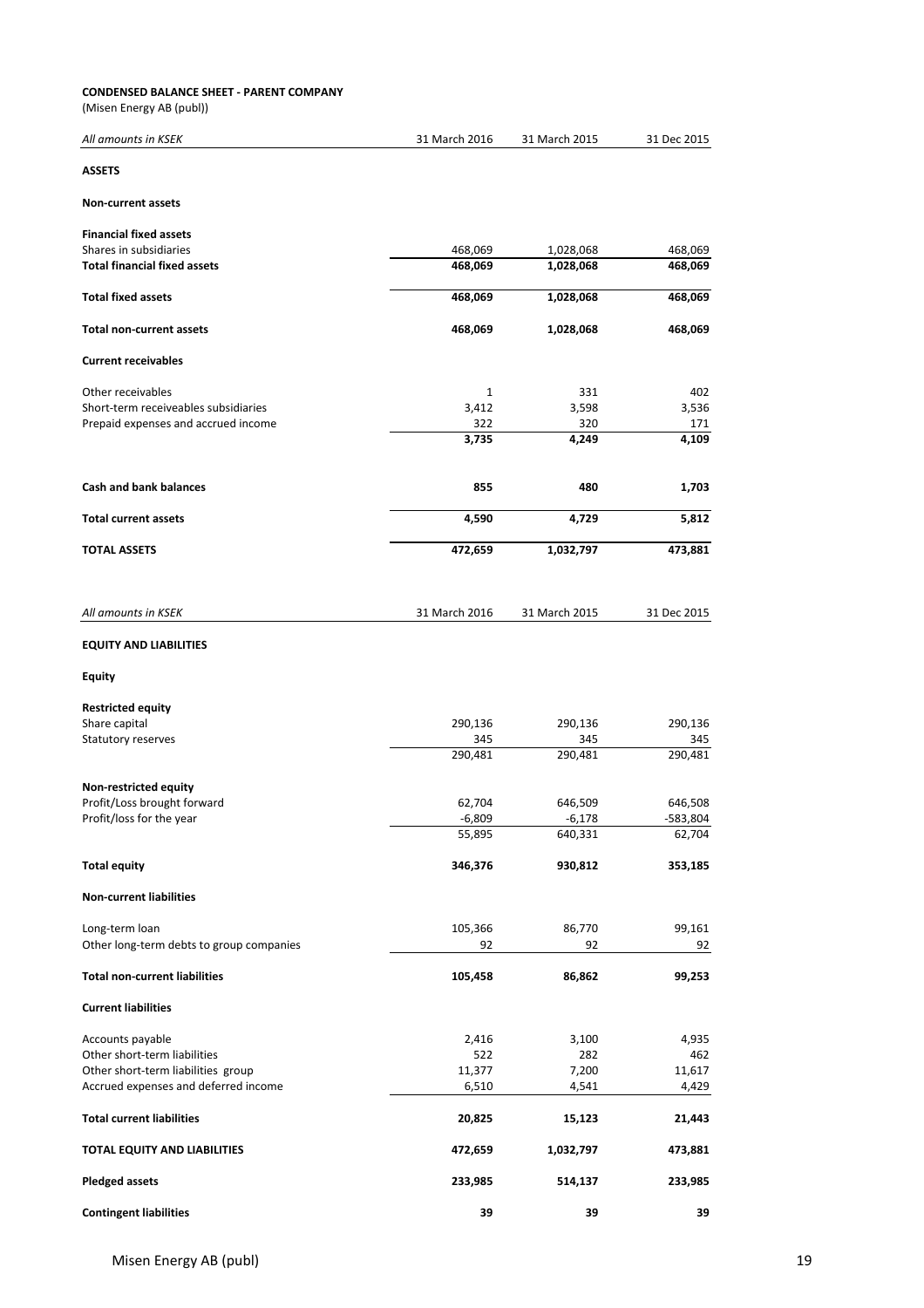## **CONDENSED STATEMENT OF CHANGES IN EQUITY - PARENT COMPANY**

|                                          |                              |                  | <b>Share</b> |                 |                     |
|------------------------------------------|------------------------------|------------------|--------------|-----------------|---------------------|
|                                          | <b>Share</b>                 | <b>Statutory</b> | Premium      | <b>Retained</b> |                     |
| All amounts in KSEK                      | capital                      | reserves         | reserve      | earnings        | <b>Total equity</b> |
| Equity brought forward 2015-01-01        | 290,136                      | 345              | 714,285      | $-67,776$       | 936,990             |
| Net result                               |                              |                  |              |                 |                     |
| Net result of the period Jan-March 2015  |                              |                  |              | $-6,178$        | $-6,178$            |
| Other comprehensive income               |                              |                  |              |                 |                     |
| <b>Translation difference</b>            |                              |                  |              |                 |                     |
| <b>Total comprehensive income</b>        | $\blacksquare$               | $\blacksquare$   |              | $-6,178$        | $-6,178$            |
| Equity brought forward 2015-03-31        | 290,136                      | 345              | 714,285      | $-73,954$       | 930,812             |
| Equity brought forward 2015-04-01        | 290,136                      | 345              | 714,285      | $-73,954$       | 930,812             |
| Net result                               |                              |                  |              |                 |                     |
| Net result for the period Apr - Dec 2015 |                              |                  |              | $-577,627$      | $-577,627$          |
| Other comprehensive income               |                              |                  |              |                 |                     |
| <b>Translation difference</b>            |                              |                  |              |                 |                     |
| Total comprehensive income               | $\qquad \qquad \blacksquare$ |                  |              | $-577,627$      | 353,185             |
| Equity brought forward 2015-12-31        | 290,136                      | 345              | 714,285      | $-651,581$      | 353,185             |
| Equity brought forward 2016-01-01        | 290,136                      | 345              | 714,285      | -651,580        | 353,185             |
| <b>Net result</b>                        |                              |                  |              |                 |                     |
| Net result of the period Jan-March 2016  |                              |                  |              | $-6,809$        | $-6,809$            |
| Other comprehensive income               |                              |                  |              |                 |                     |
| <b>Translation difference</b>            |                              |                  |              |                 |                     |
| <b>Total comprehensive income</b>        | $\blacksquare$               |                  |              | $-6,809$        | $-6,809$            |
| Equity brought forward 2016-03-31        | 290,136                      | 345              | 714,285      | $-658,389$      | 346,376             |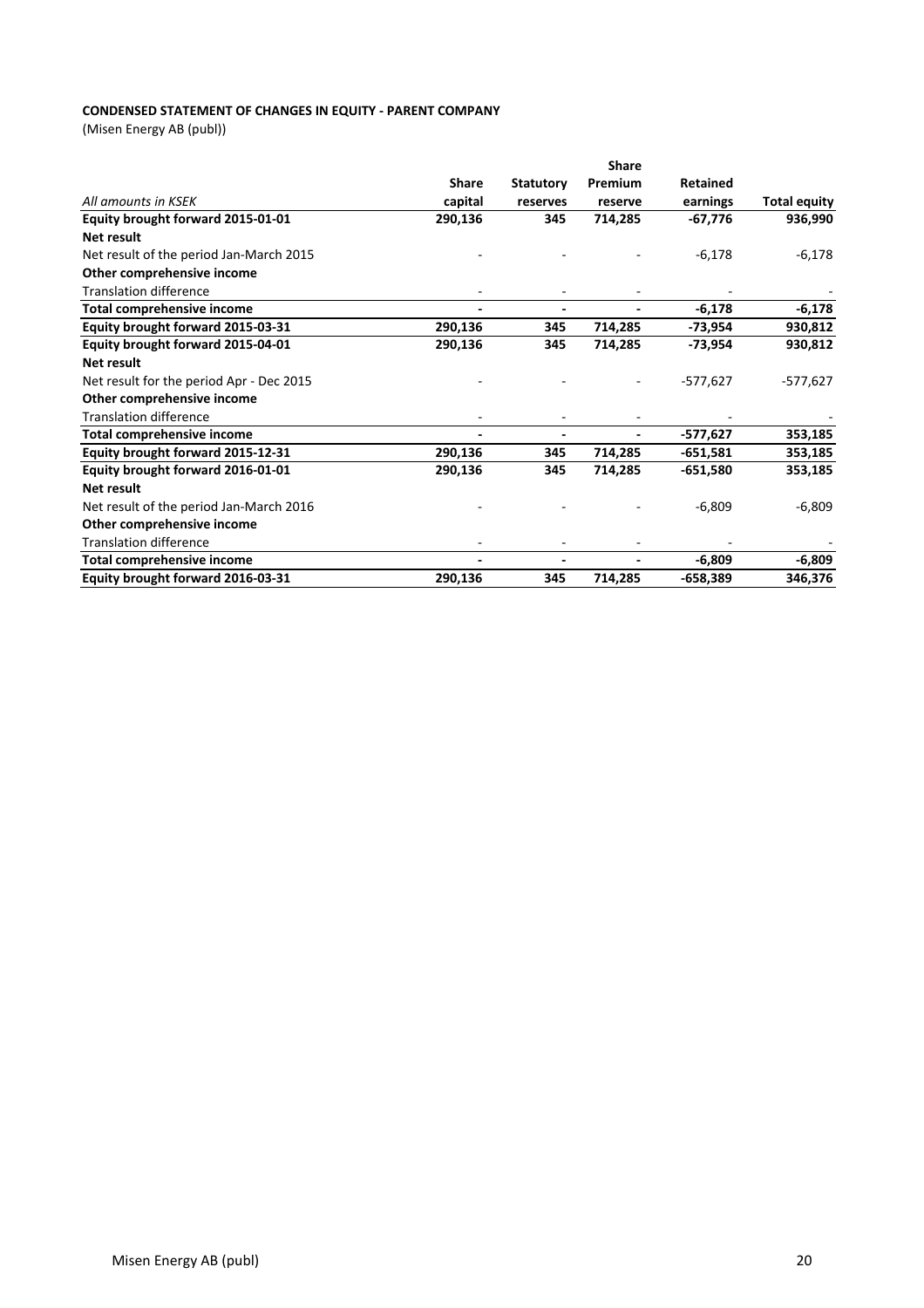## **CONDENSED STATEMENT OF CASH FLOWS - PARENT COMPANY**

|                                             | 1 Jan-31 March | 1 Jan-31 March | 1 Jan-31 Dec |
|---------------------------------------------|----------------|----------------|--------------|
|                                             | 2016           | 2015           | 2015         |
| All amounts in KSEK                         | 3 months       | 3 months       | 12 months    |
|                                             |                |                |              |
| Operating activities                        |                |                |              |
| Operating income                            | $-4,744$       | $-3,464$       | $-15,218$    |
| Adjustment for non-cash items               |                |                |              |
| Interest received                           |                |                |              |
| Interest paid                               |                |                |              |
| Cash flow from operating activities         |                |                |              |
| before working capital changes              | $-4,744$       | $-3,464$       | $-15,218$    |
|                                             |                |                |              |
| Decrease(+)/increase in receivables         | 374            | $-448$         | $-308$       |
| Decrease(-)/increase in accounts payable    | $-2,519$       | 1,429          | 3,264        |
| Decrease(-)/increase(+) in short term debts | $-842$         | $-1,833$       | 381          |
| Cash flow from operating activities         | $-7,731$       | $-4,316$       | $-11,881$    |
| Investment activities                       |                |                |              |
| Payment of shareholders contribution        |                | $-9,745$       | $-9,746$     |
| Cash flow from investing activities         | $\mathbf 0$    | $-9,745$       | $-9,746$     |
| Financing activities                        |                |                |              |
| Increase in long-term debt                  | 6,883          | 14,182         | 22,971       |
| Cash flow from financing activities         | 6,883          | 14,182         | 22,971       |
| Cash flow for the period                    | $-848$         | 9,866          | 1,344        |
| Cash at the beginning of the period         | 1,703          | 359            | 359          |
| Cash at the end of the period               | 855            | 10,225         | 1,703        |
|                                             |                |                |              |